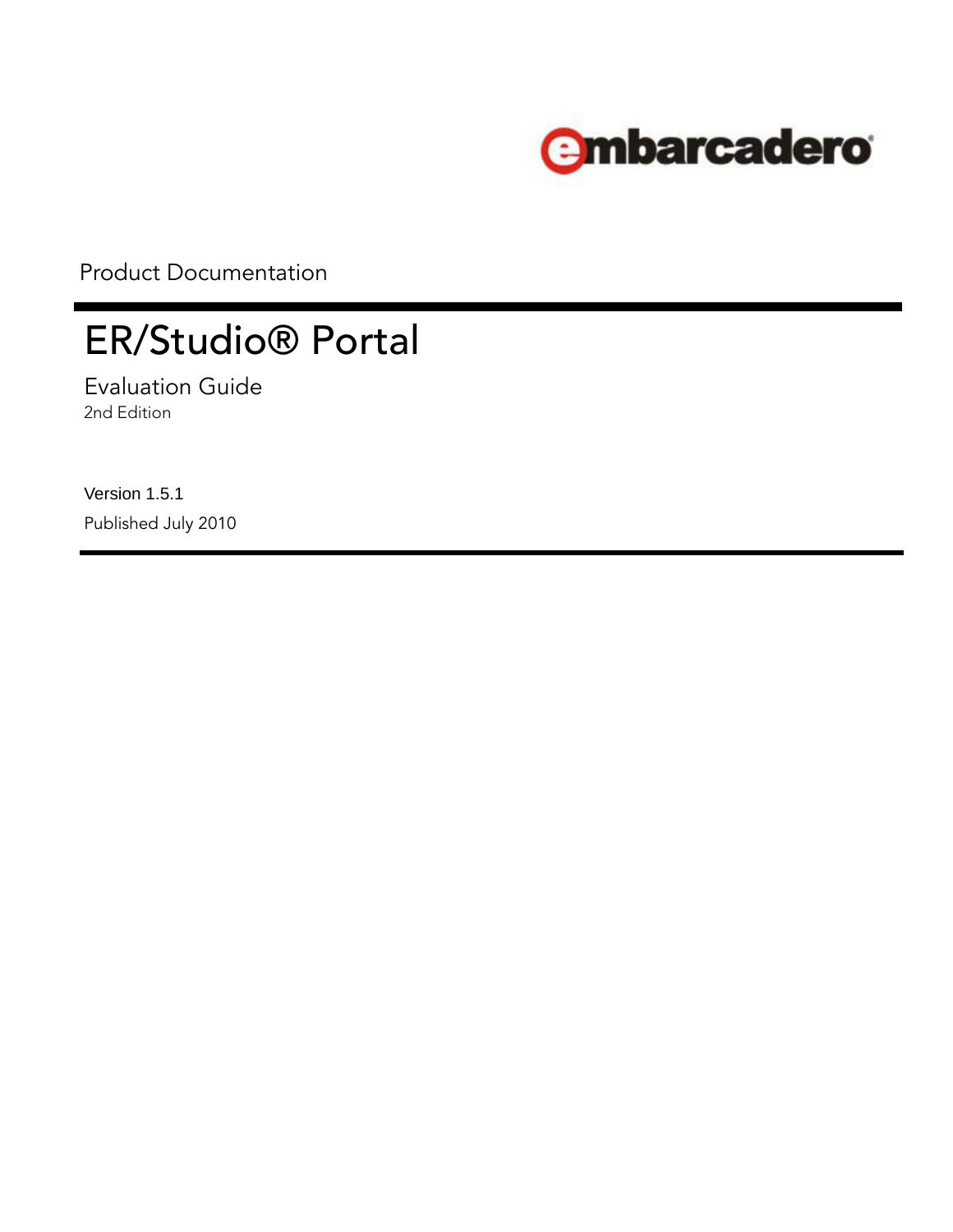© 2010 Embarcadero Technologies, Inc. Embarcadero, the Embarcadero Technologies logos, and all other Embarcadero Technologies product or service names are trademarks or registered trademarks of Embarcadero Technologies, Inc. All other trademarks are property of their respective owners.

Embarcadero Technologies, Inc. is a leading provider of award-winning tools for application developers and database professionals so they can design systems right, build them faster and run them better, regardless of their platform or programming language. Ninety of the Fortune 100 and an active community of more than three million users worldwide rely on Embarcadero products to increase productivity, reduce costs, simplify change management and compliance and accelerate innovation. The company's flagship tools include: Embarcadero® Change Manager™, CodeGear™ RAD Studio, DBArtisan®, Delphi®, ER/Studio®, JBuilder® and Rapid SQL®. Founded in 1993, Embarcadero is headquartered in San Francisco, with offices located around the world. Embarcadero is online at www.embarcadero.com.

July 20, 2010

**CORPORATE HEADQUARTERS EMEA HEADQUARTERS ASIA-PACIFIC HEADQUARTERS** 100 CALIFORNIA STREET 12TH FLOOR SAN FRANCISCO, CALIFORNIA 94111 USA

YORK HOUSE 18 YORK ROAD MAIDENHEAD, BERKSHIRE SL6 1SF, UNITED KINGDOM

L7. 313 LA TROBE STREET

MELBOURNE VIC 3000 AUSTRALIA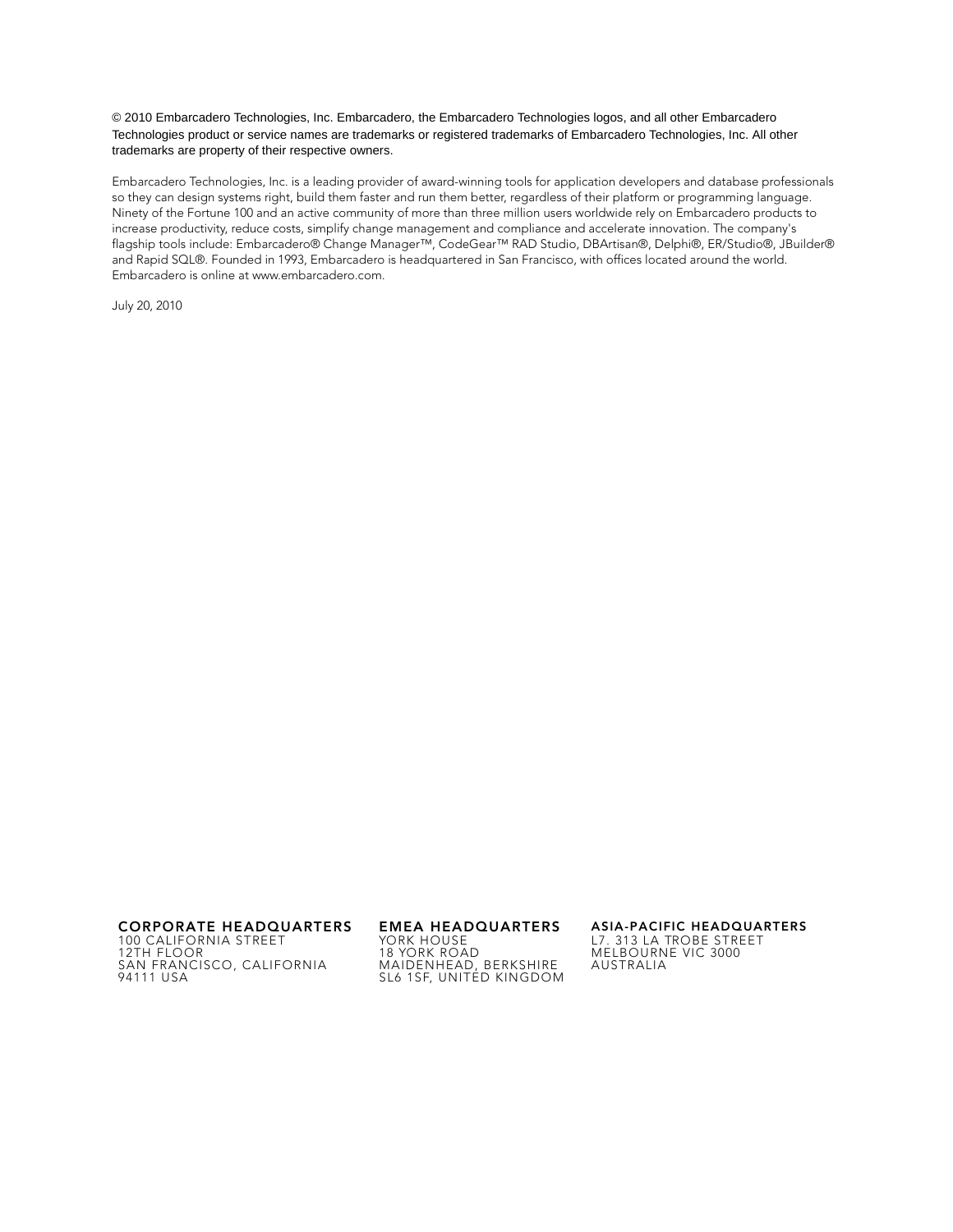## <span id="page-2-0"></span>**CONTENTS**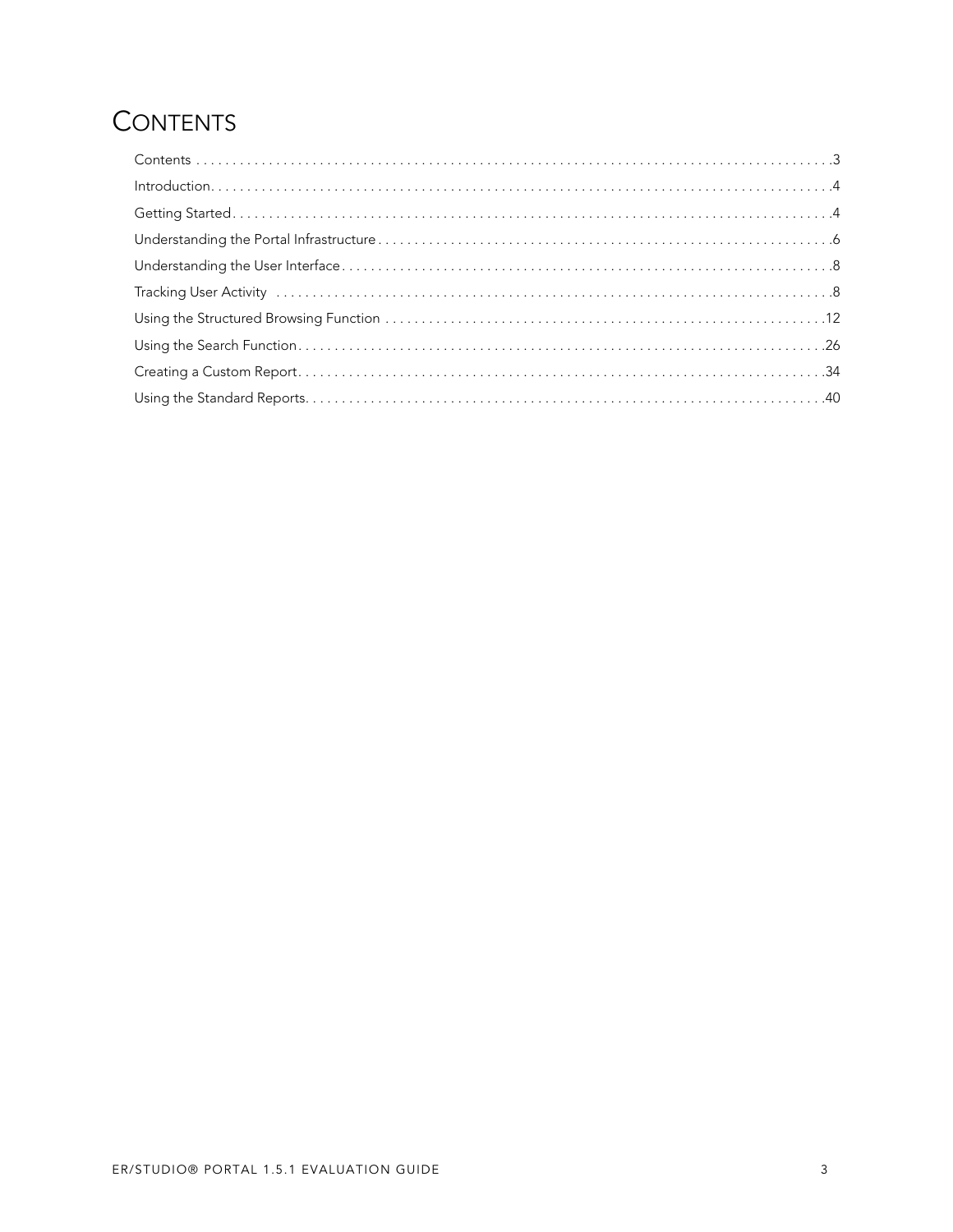### <span id="page-3-0"></span>INTRODUCTION

ER/Studio Portal (Portal) is a Web-based reporting tool used to access and search the ER/Studio Repository for enterprise metadata for improved data and metadata management practices. The Portal is accessed by a browser internally via the corporate intranet or externally via the internet browser for cross-model and repository-wide searching of data definitions and objects. It includes standardized HTML reporting capabilities and structured browsing in the repository to enable sophisticated reporting of the repository metadata.

The Portal enables Data Management Executives, Data Modelers, Data Stewards and Business Users the capability to use, share, and better manage centralized metadata and improve data governance and standards. In addition, application development teams can use the Portal to see what types of data already exist in the company. This eliminates replicating new data or deviating from the standard format data types needed to be implemented in existing applications.

The Portal enables you to communicate all the information you need and lets you view the data model diagrams. You always know where to get the up-to-date information you need.

#### **Product Benefits**

- With the Portal you can browse the entire repository and produce reports of the metadata.
- Developers, Database Administrators, Business Analysts, and Data Analysts can use the customized reporting interface to mine the repository to quickly produce usable and meaningful reports.
- The portal has simple and advanced searching capabilities of the repository to determine the location of objects, as well as their reuse and impact analysis.
- A browsing interface allows you to easily navigate to the models and dictionaries in the repository.

### <span id="page-3-1"></span>GETTING STARTED

#### **Download and Start Portal**

The exercises used in the Evaluation Guide are based on the repository from a hosted trial. Please refer to Step 3.b below on how to access this repository. If you want to try the Portal in your own environment, you will have to request a download link from [Sales@embarcadero.com.](mailto:Sales@embarcadero.com) You can also contact [support@embarcadero.com](mailto:support@embarcadero.com) for more information.

Take the following steps to access the Portal:

- 1 Go to [http://www.embarcadero.com/downloads.](http://www.embarcadero.com/downloads)
- 2 On the next page, choose to download the trial version by clicking its DOWNLOAD button.
- 3 Complete the registration page. You will receive an email with the registration key.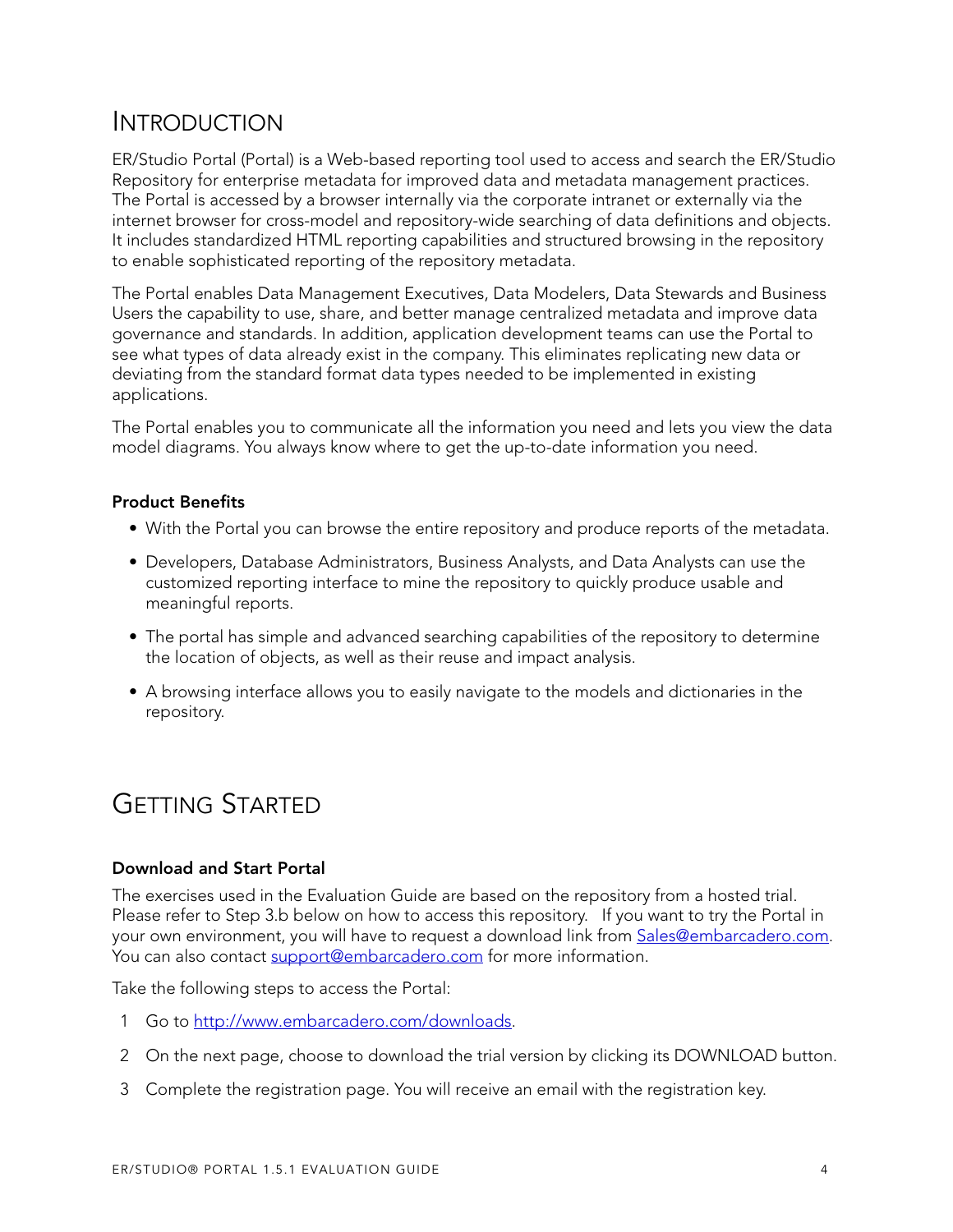- 4 Install Portal, following the installation prompts. For clarification on any of the installation prompts or fields, see the ER/Studio Portal Installation Guide.
- 5 Login to the portal using a Web browser. The Portal login URL will resemble the following

http://*hostname*/ersportal/Login

#### **OVERVIEW**

The ER/Studio Portal enables you to search for all kinds of data in your ER/Studio Repository database, create reports, and then view the generated reports in an easy-to-read format.

In addition, application development teams can use the portal to see what types of data already exist in the company. This eliminates replicating new data or deviating from the standard format data types needed to be implemented in existing applications.

The Portal enables you to communicate all the information you need and lets you view the data model diagram as well. You will always know where to get the up-to-date information you need.

The progression of data integration and the different ways to access ER/Studio Repository data is in the following illustration.

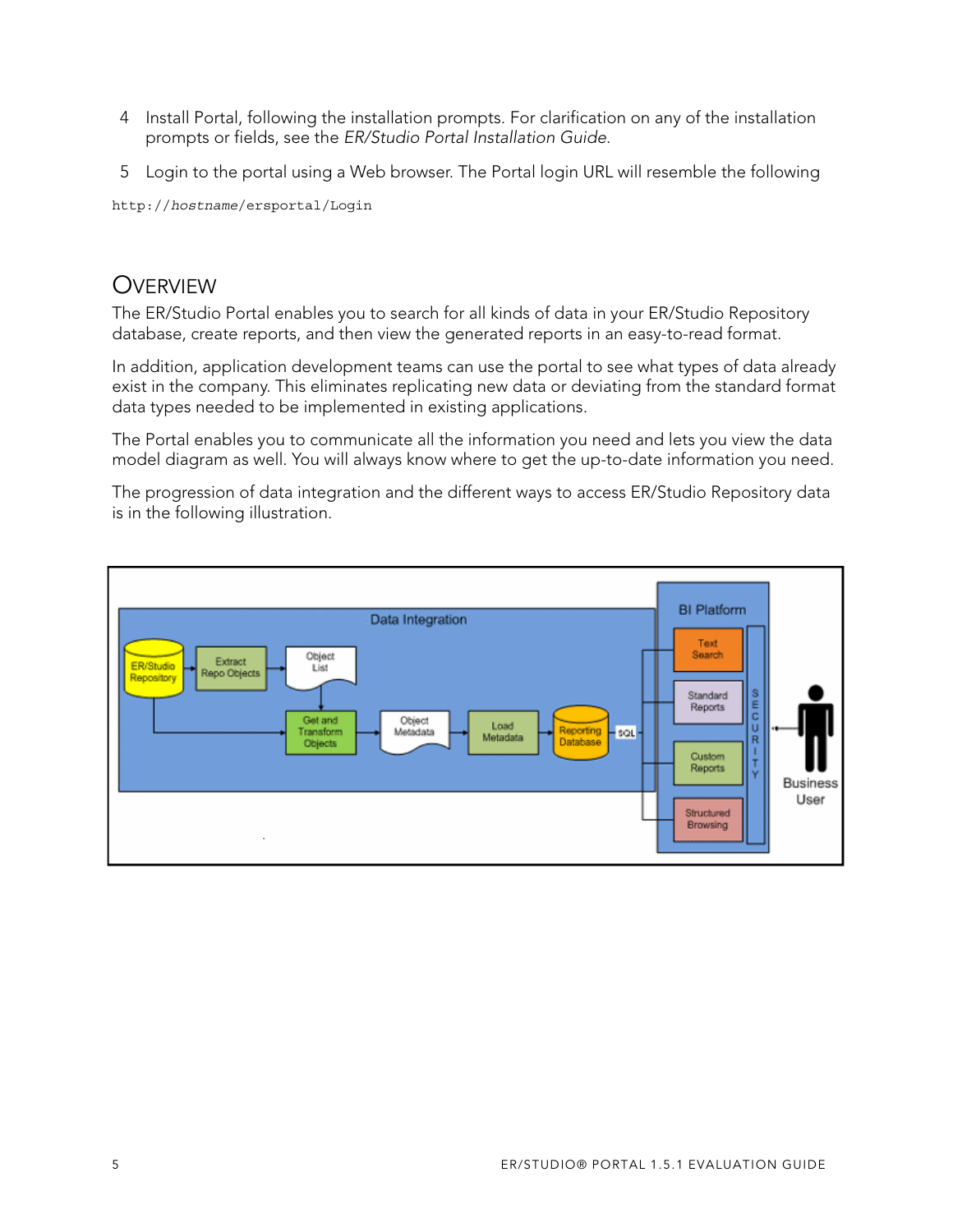The following graphic shows a simplified example of the creation, storage, and user access to the ER/Studio Repository.



### <span id="page-5-0"></span>UNDERSTANDING THE PORTAL INFRASTRUCTURE

The Portal is an add-on for the ER/Studio Enterprise edition which allows easy distribution of the repository metadata to the enterprise. The following lists the process of creating and accessing the metadata:

- The metadata is created and maintained by ER/Studio Clients.
- That metadata is stored in the ER/Studio Repository database.
- Through an extract, transform, and load process (ETL), that metadata is pulled into the reporting database which is synchronized on a scheduled basis with the source metadata.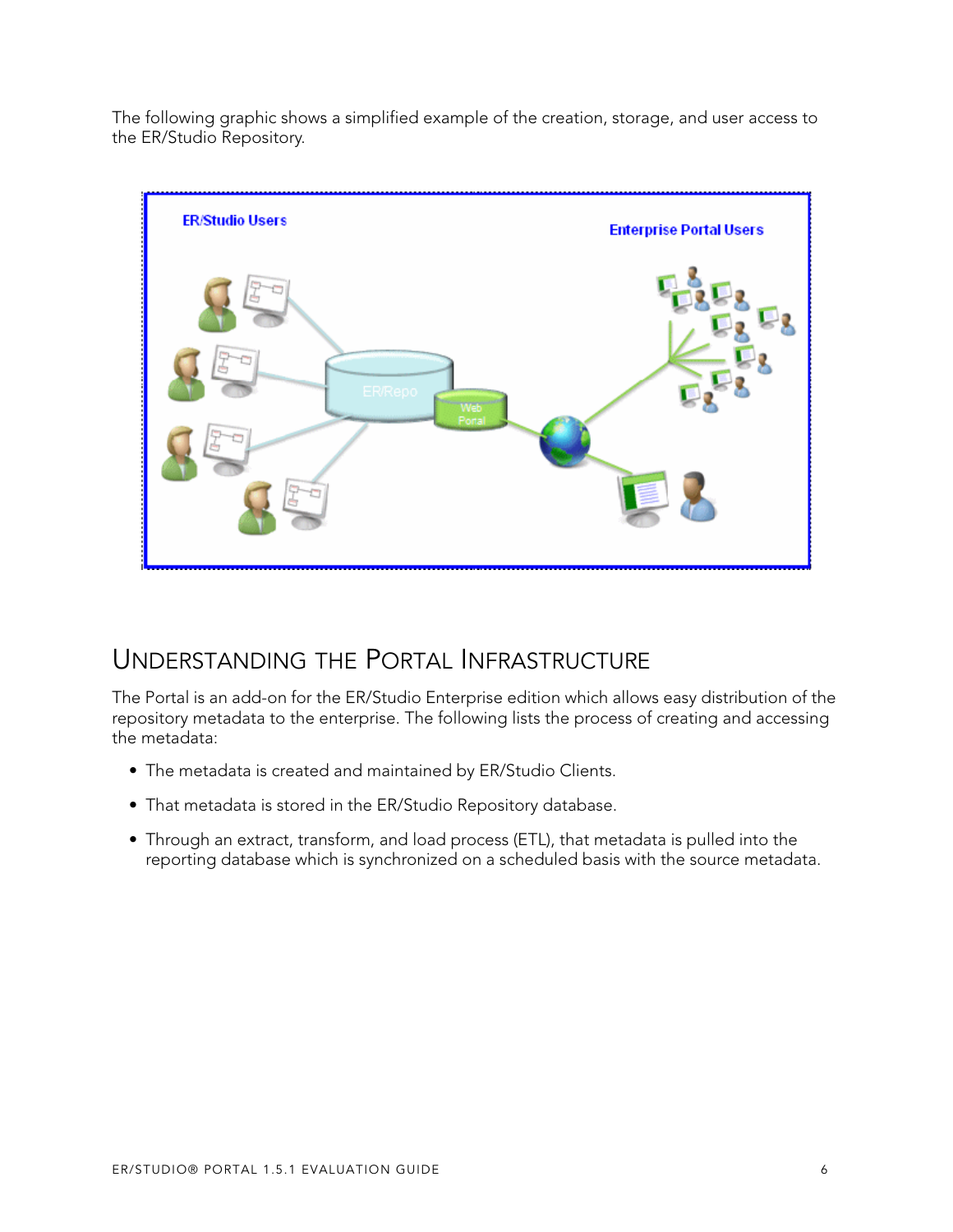• The Portal users can then browse, search, and report on the synchronized metadata in the reporting database.



The following are the basic concepts of the Portal:

- **Custom Reports**: This is a wizard which steps you through the creation of a business model report. You can select a business model type, apply a pre-set template, select the items you want included, set constraints, calculations, and sorting filters, and set the formatting.
- **Portal**: The portal is the gateway to the reporting database. It uses HTML browsers through a Web server to deliver HTML pages.
- **Repository**: The database created and maintained by the ER/Studio Enterprise application.
- **Reporting Repository**: This is the repository that is extracted from the ER/Studio repository using the Extract, Transform, and Load process and made available to the Portal user. This repository can be synchronized on a scheduled basis with the ER/Studio Repository.
- **Solution Repository**: This Repository is the location where the reports from previous queries and the metadata they rely on is stored and maintained.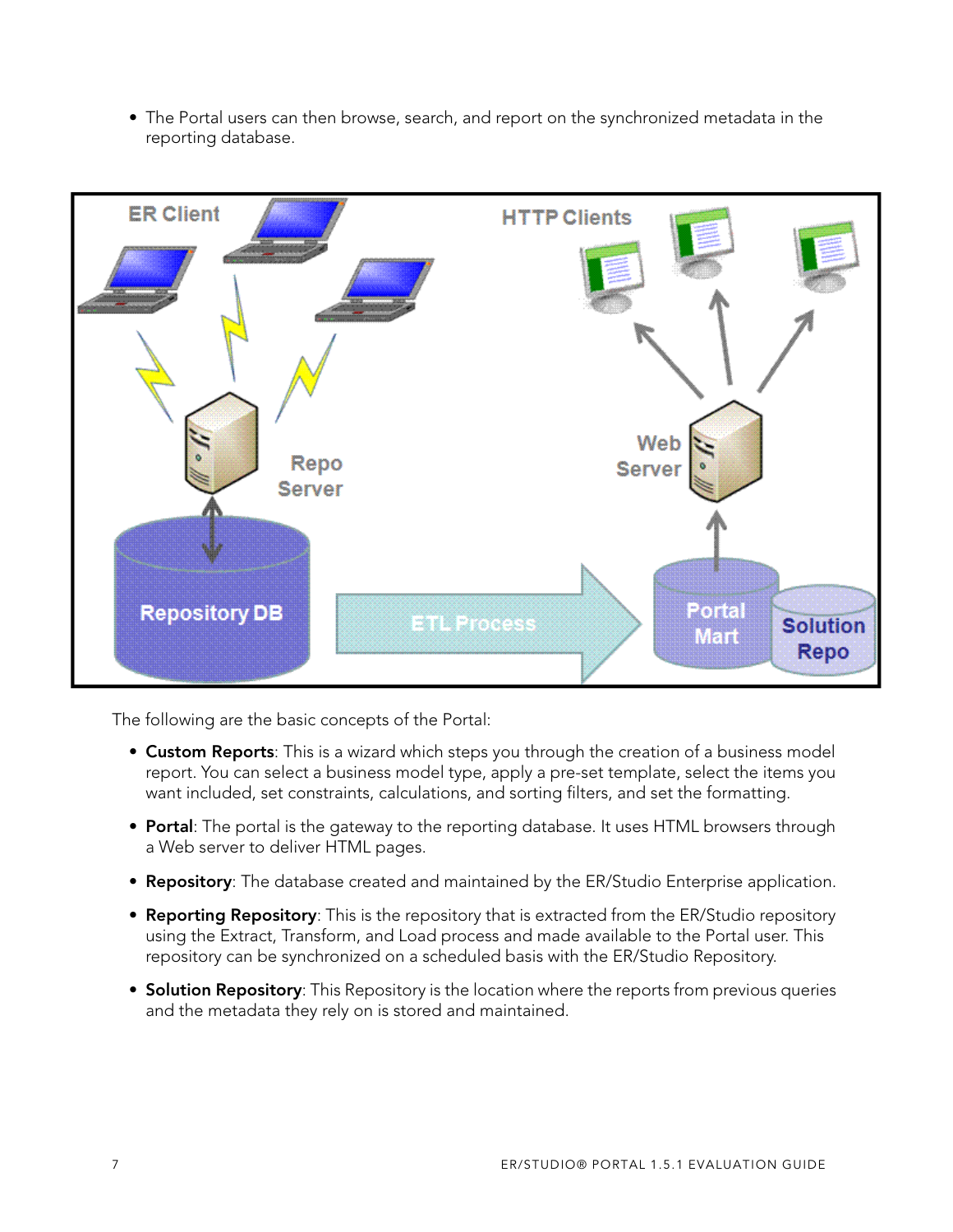• **Standard Reports:** You can choose the parameters for these reports by selecting the Project, Diagram, Model, Submodel, and Entity you want included. The format of these reports is pre-set and is installed with the Portal. Business Reports include Attribute Definitions, Business Rules, and Entity Definitions. The Technical Reports include Column Data Lineage; Domain Bindings; Entity, Model, Submodel, Diagram; Entity Attachments, Reference Values; and Security Classifications. Reports can be added to the Standard Reports list using the custom reports wizard.

### <span id="page-7-0"></span>UNDERSTANDING THE USER INTERFACE

The graphic below illustrates the main elements of the Portal User Interface.

| <b>TECHNOLOGIES</b>                                                                                                                                                     | Welcome Admin v   Logout   Help                                                                                                                                                        |
|-------------------------------------------------------------------------------------------------------------------------------------------------------------------------|----------------------------------------------------------------------------------------------------------------------------------------------------------------------------------------|
| ↑ Home   국 Explore   E Reports   S Activity   S Admin                                                                                                                   | Search:<br>Q Advanced                                                                                                                                                                  |
| Browse the ER/Studio Repository                                                                                                                                         | Create a Custom Report                                                                                                                                                                 |
| Browse ER/Studio Enterprise projects to locate and view<br>metadata for the diagrams, models, submodels and objects<br>you wish to explore<br>Start Browsing            | Create and publish ad hoc reports that contain the data you.<br>want to see with simple to use tools and easy navigation to<br>the metadata you wish to communicate<br>Create a Report |
| Perform an Advanced Search<br>Search the ER/Studio Enterprise Repository in a way that lets<br>you have ultimate control over your wildcard searches<br>Start Searching | Run a Shared Report<br>Run a standard report supplied by Embarcadero or any<br>custom report that has been shared for public use<br>Run a Report                                       |
| Favorite Searches                                                                                                                                                       | Favorite Reports                                                                                                                                                                       |
| Searches<br>Search                                                                                                                                                      | <b>Reports</b><br>Report                                                                                                                                                               |

There are five dashboards available:

| <b>Dashboard</b> | <b>Description</b>                                                                                                                                                                                                                                                                                                                       |
|------------------|------------------------------------------------------------------------------------------------------------------------------------------------------------------------------------------------------------------------------------------------------------------------------------------------------------------------------------------|
| Home             | Interacts with the Portal through the Home Page. You can navigate to the Business and Technical<br>reports, and create custom reports. From here you can also access your favorite and shared searches<br>and reports.                                                                                                                   |
| Explore          | Browse the contents of the repository. A list of projects and the diagrams contained within each<br>project folder of the repository are available. From this list, browse the contents of any diagram by<br>selecting the diagram you want to navigate. When a diagram is selected, a detailed report is<br>displayed for that diagram. |
| Reports          | Several standard reports are available that can be executed. Reports are grouped and organized into<br>folders: Business Reports and Technical Reports.                                                                                                                                                                                  |
| Activity         | See who is currently logged in to the Portal, view objects that have recently been updated, and<br>display a historical chart of connection activity.                                                                                                                                                                                    |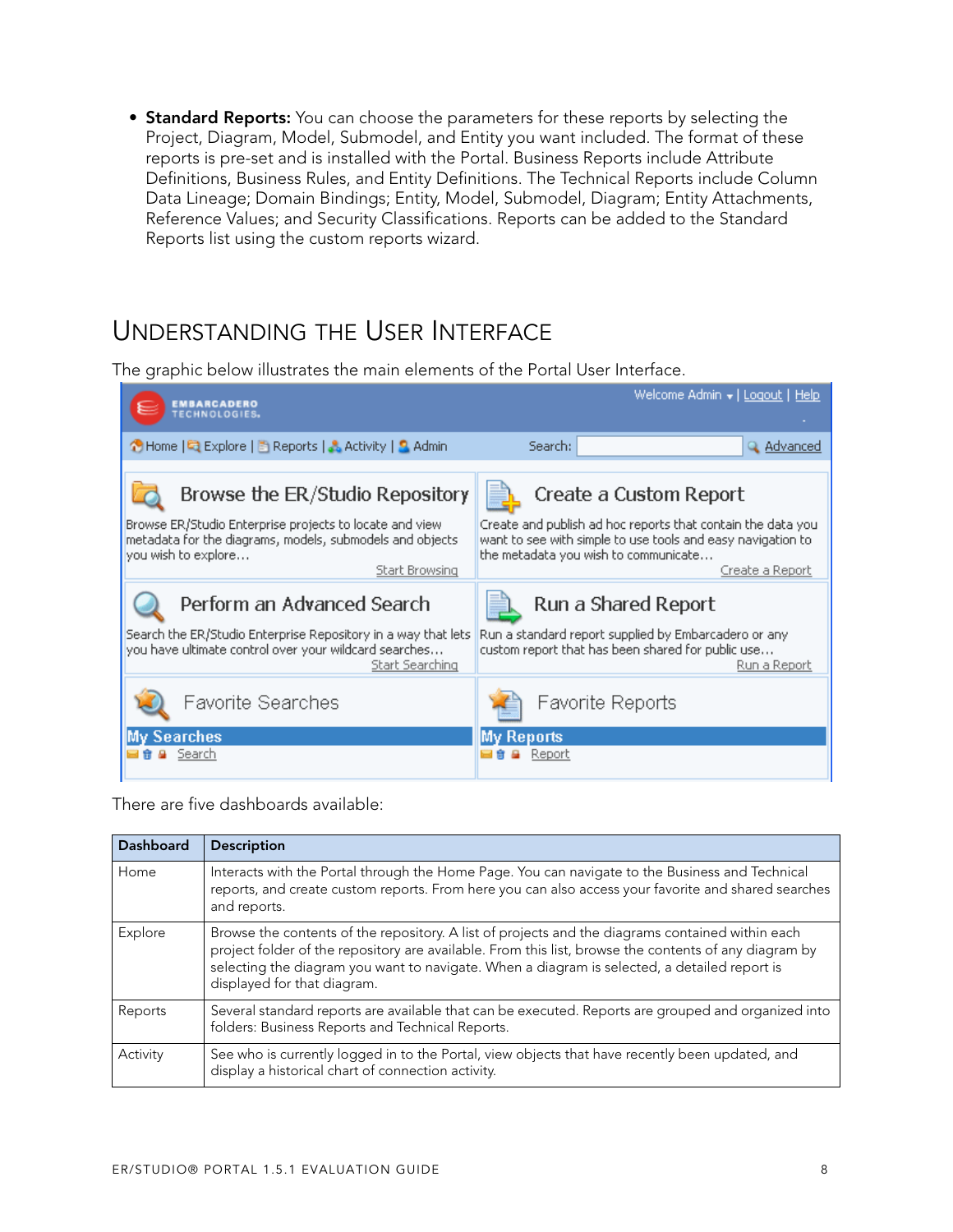| Admin | Gives access to administrative functions described in the Administrator's Guide of the online help. |
|-------|-----------------------------------------------------------------------------------------------------|
|       | This dashboard is only available when a user with administrative privileges logs in.                |

### <span id="page-8-0"></span>TRACKING USER ACTIVITY

The Portal gives you the ability to quickly generate and view reports of various activities by you and other users. You can track login activity by date; what objects have been updated by object, date, and business model; and view the connection activity by date.

#### **Login Activity**

- 1 Click **Activity** to view the three information panels: Login Activity, Updated Objects, and Connection Activity.
- 2 The **Login Activity** information page displays the login activity by all users for a given time period. Enter the start and end dates of 08/01/2008 and 08/15/2008 and then click **Go**.
- 3 In the newly generated chart, click one of the bars to view all the logins for that date.

View as pdf View as xls

**Activity Date:** 



**Login Activity Details** 

06/16/2009

|       | <b>User Name</b> User Description | <b>Login Time</b> | <b>Connection Type</b> |
|-------|-----------------------------------|-------------------|------------------------|
| Admin | Default Administrator             | 02:01:05.013      | Concurrent             |
| Admin | Default Administrator             | 02:01:52.120      | Concurrent             |
| Admin | Default Administrator             | 02:32:12.847      | Concurrent             |
| Admin | Default Administrator             | 02:34:40.880      | Concurrent             |
| Admin | Default Administrator             | 02:35:09.387      | Concurrent             |
| Admin | Default Administrator             | 02:36:06.467      | Concurrent             |
| Admin | Default Administrator             | 02:38:59.117      | Concurrent             |
| Admin | Default Administrator             | 02:47:35.700      | Concurrent             |
| Admin | Default Administrator             | 02:55:35.070      | Concurrent             |
|       |                                   |                   |                        |

- 4 You can view or save this report in PDF and XLS formats. You can also print the report by using the standard browser print function.
- 5 Return to the Activity dashboard by closing this Web page.

#### **Updated Objects**

The Updated Objects information panel displays a count of each object type in the reporting database updated in the time frame specified. You can adjust the time frame and the types of objects displayed.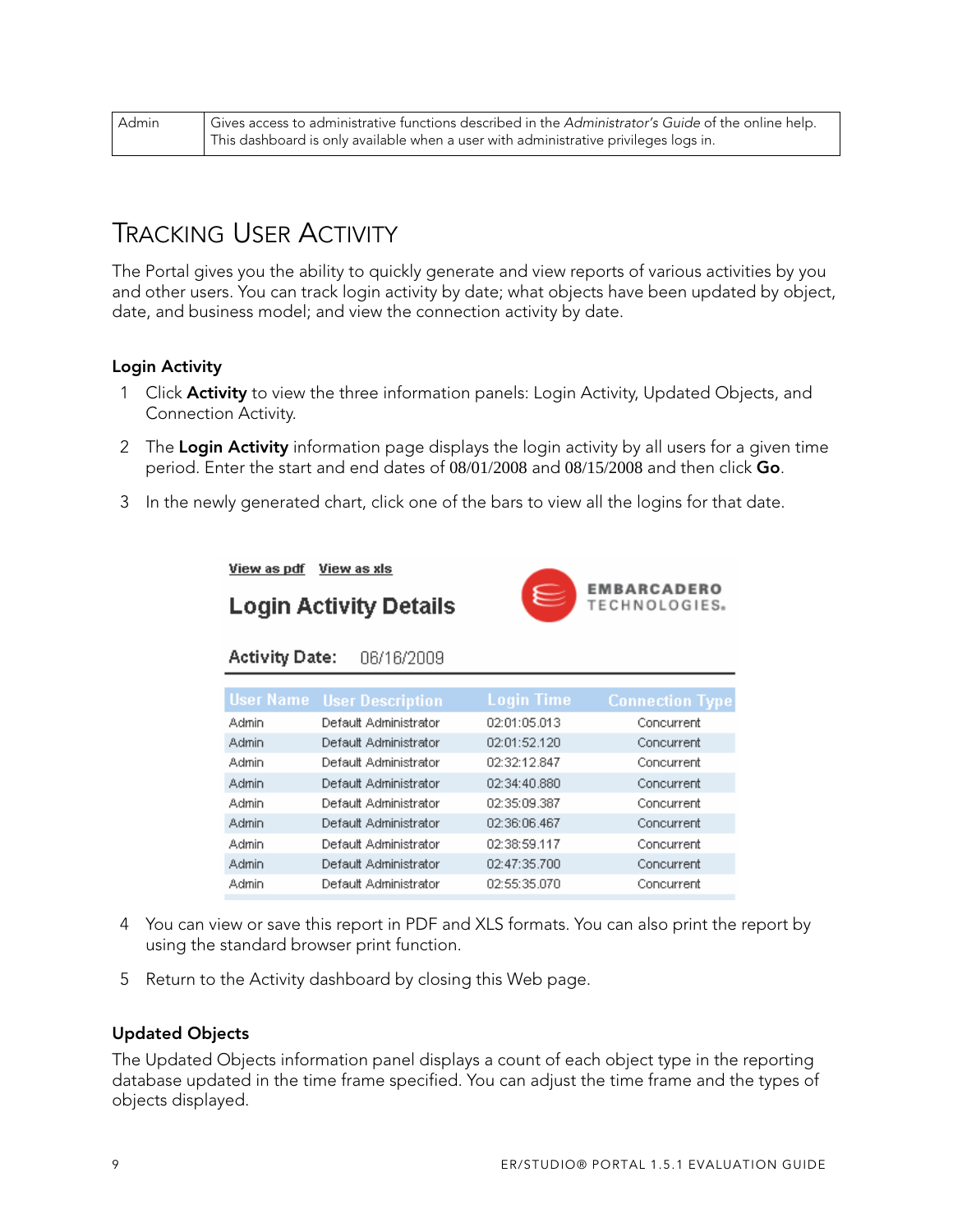Click on a particular object type in the graph, for example Attribute, and a report listing each object of that type modified during the time frame is displayed. From this list, you can drill down into the appropriate detail report for that object.

- 1 In the **Updated Objects** information panel, change the start date to 7/15/2009.
- 2 All three business views, Model, Dictionary, and Data Lineage, are selected by default. Leave the default selections and then click **Go**.
- 3 In the newly generated bar chart, click **Attribute** to details of attributes that have been updated.

The results show the Event Date, Parent Name, Name, User Name, and Operation.

View as pdf View as xls **EMBARCADERO Updated Object Details** TECHNOLOGIES。 **Start** 06/01/2009 Date: End 06/17/2009 Date: Object Type: Attribute 2009-06-10 **Address AddressID** Admin Add\_Object 17:25:30.0 2009-06-10 **Address** AddressID **Admin** Add\_Object 17:25:30.0 2009-06-10 **Address** AddressLine1 Admin. Add\_Object 17:25:30.0

From this report you can drill down to view the details for the Parent Name.

4 Click the Parent Name, **Attachment** to view this report.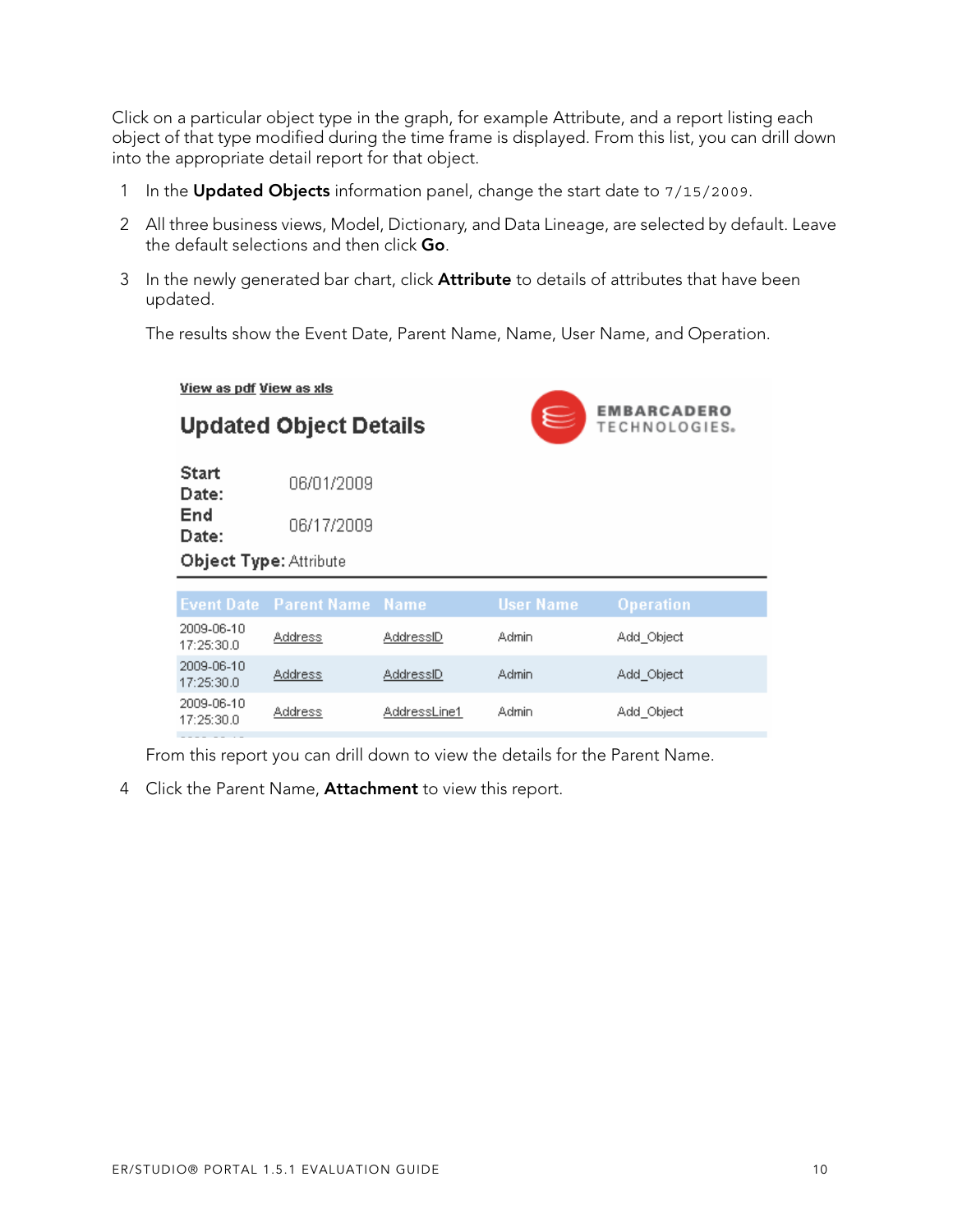| Welcome Admin v   Logout   Help<br><b>EMBARCADERO</b><br>TECHNOLOGIES, |                   |                                                       |               |                       |                                                                                                               |   |
|------------------------------------------------------------------------|-------------------|-------------------------------------------------------|---------------|-----------------------|---------------------------------------------------------------------------------------------------------------|---|
|                                                                        |                   | ↑ Home   E Explore   B Reports   & Activity   S Admin |               | Search:               | & Advanced                                                                                                    |   |
| View as pdf                                                            | View as xls       |                                                       |               |                       |                                                                                                               | X |
| Entity:                                                                |                   | E AllAccess schema.dm1 > E Logical > Bocument         |               |                       |                                                                                                               |   |
| <b>Table Name:</b>                                                     |                   | Document                                              |               |                       |                                                                                                               |   |
| Project:                                                               |                   | Test                                                  |               |                       |                                                                                                               |   |
|                                                                        |                   |                                                       |               |                       |                                                                                                               |   |
| <b>Related Reports:</b><br><b>Definition</b>                           |                   | <b>Attribute Definitions</b>                          |               | <b>Attachments</b>    | <b>Security Information</b>                                                                                   |   |
|                                                                        |                   |                                                       |               |                       |                                                                                                               |   |
|                                                                        |                   |                                                       |               |                       |                                                                                                               |   |
| <b>Notes</b>                                                           |                   |                                                       |               |                       |                                                                                                               |   |
|                                                                        |                   |                                                       |               |                       |                                                                                                               |   |
|                                                                        |                   |                                                       |               |                       |                                                                                                               |   |
| <b>Attributes</b>                                                      |                   |                                                       |               |                       |                                                                                                               |   |
| Name                                                                   | <b>Definition</b> | Data Type                                             | <b>Domain</b> | <b>Key Type</b>       | <b>Allow Nulls</b>                                                                                            |   |
| Description                                                            |                   | VARCHAR                                               | Description   | Non-Inherited Non-Key | <b>NULL</b>                                                                                                   |   |
| Document Id                                                            |                   | <b>INTEGER</b>                                        | ID.           | Non-Inherited Key     | NOT NULL                                                                                                      |   |
| Name                                                                   |                   | <b>VARCHAR</b>                                        | Name          | Non-Inherited Non-Key | NOT NULL                                                                                                      |   |
| Url                                                                    |                   | <b>VARCHAR</b>                                        | Location      | Non-Inherited Non-Key | NOT NULL                                                                                                      |   |
| Version Id                                                             |                   | <b>INTEGER</b>                                        | ID.           | Inherited Non-Key     | NOT NULL                                                                                                      |   |
| & Add Labels                                                           |                   |                                                       |               |                       |                                                                                                               |   |
| Add Comment                                                            |                   |                                                       |               |                       |                                                                                                               |   |
|                                                                        |                   |                                                       |               |                       | الرامام والمسامع بروس وستسبط المتمومون ومستحمد وماليون اموردها ومناورها أنمس وسنعوه ومستحام والإعمالا ومنعولة |   |

Notice that the navigation trail is displayed in the report name, allowing you to go back to a previous detail report if desired.

- 5 We are going to save this report as an Excel spreadsheet, so click **View as xls**.
- 6 Click **Open** in the File download dialog and the spreadsheet appears.
- 7 Give the file a new name in the **Save As** dialog, save it, and then close the spreadsheet.
- 8 In the Portal, return to the Activity dashboard by closing the report Web page.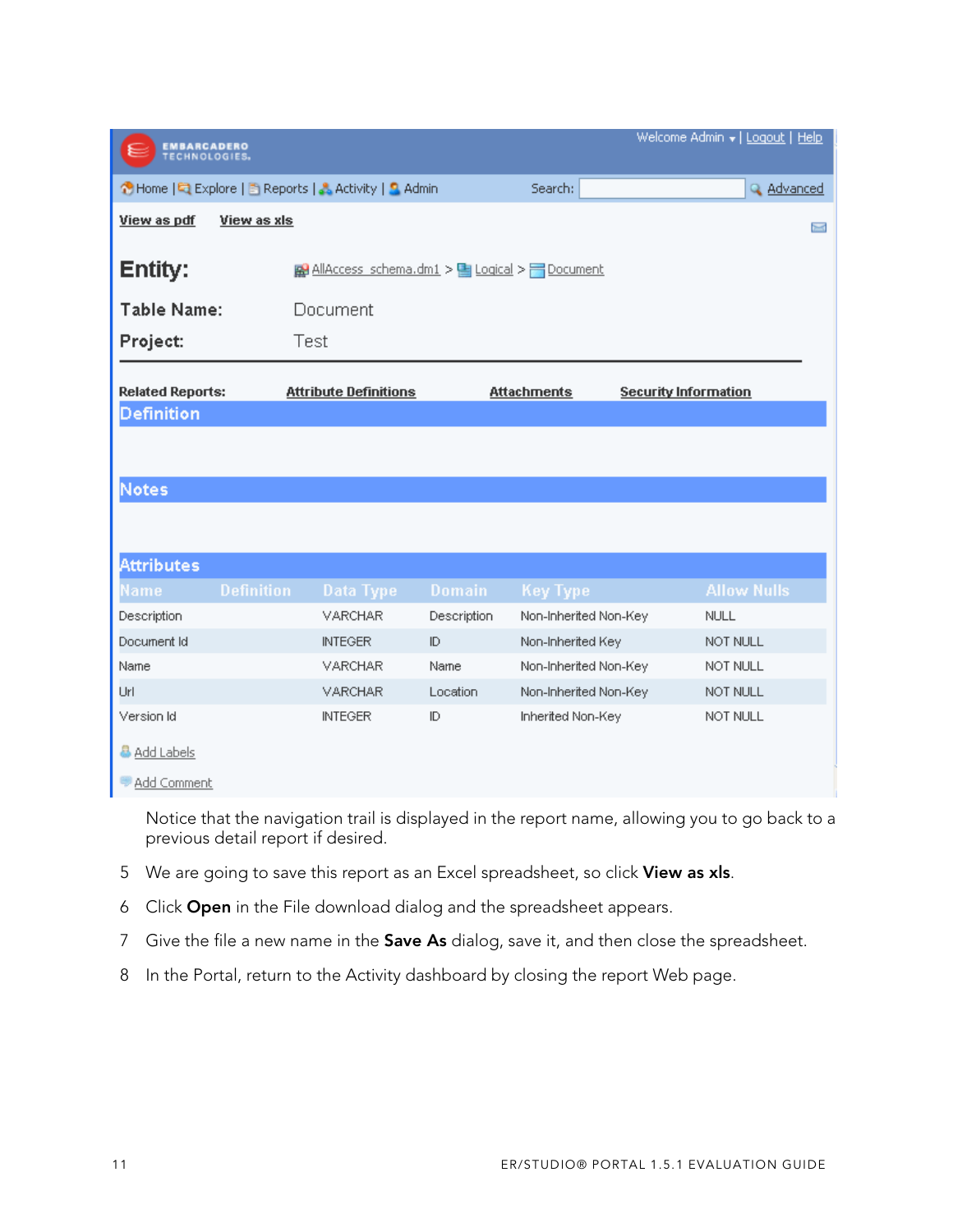#### **Connection Activity**

The Connection Activity information panel tracks all connection activity for the portal for a given time period.

- 1 For purposes of the exercise, change the start and end dates to 02/13/2008 and 02/28/ 2008 and then click **Go**.
- 2 In the newly generated chart, click the bar dated **02/28/2008** to view the detailed report. This report shows the user name, host, IP, Login Time, and Logout Time.

View as pdf View as xls

### **Connection Activity Details**



#### **Activity Date:** 06/16/2009

| User Name Host |                   | IP.          | Login Time '     | <b>Logout Time</b> | <b>Connection Type</b> |
|----------------|-------------------|--------------|------------------|--------------------|------------------------|
| <b>Admin</b>   | rowcsavastre01.em | 10.100.10.94 | 16/06/2009 02:01 | 16/06/2009 02:31   | Concurrent             |
| Admin          | rowcsavastre01.em | 10.100.10.94 | 16/06/2009 02:01 | 16/06/2009 02:36   | Concurrent             |
| Admin          | rowcsavastre01.em | 10.100.10.94 | 16/06/2009 02:32 | 16/06/2009 02:34   | Concurrent             |
| Admin          | rowcsavastre01.em | 10.100.10.94 | 16/06/2009 02:34 | 16/06/2009 03:04   | Concurrent             |
| Admin          | rowcsavastre01.em | 10.100.10.94 | 16/06/2009 02:35 | 16/06/2009 02:35   | Concurrent             |

3 Return to the Activity dashboard by closing the report Web pages.

### <span id="page-11-0"></span>USING THE STRUCTURED BROWSING FUNCTION

Structured Browsing allows you to navigate or "browse" the repository diagrams for detailed information on diagrams, models, and submodels.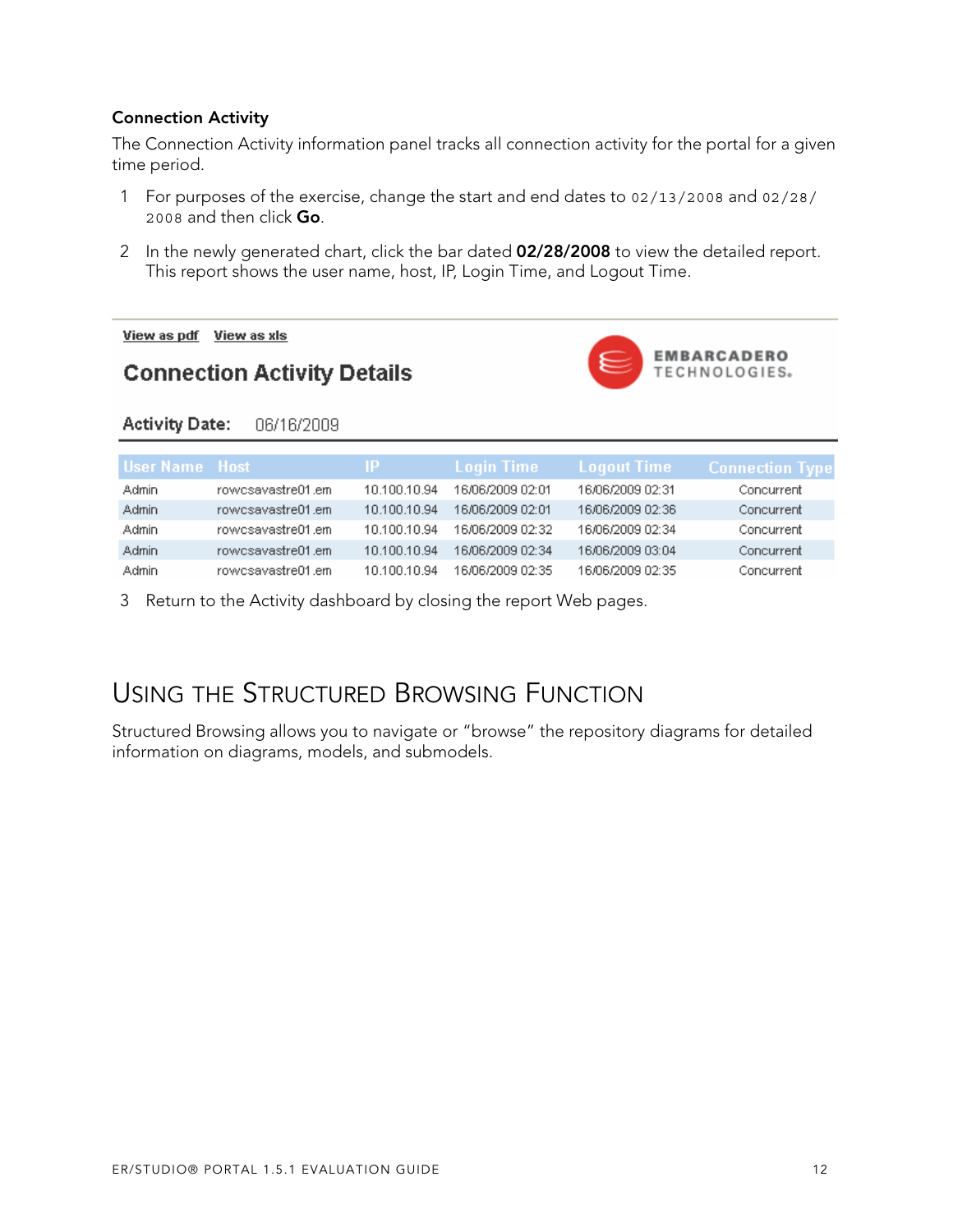From the diagrams you can either explore the models contained in the diagram or drill down into the diagram report. From that point, you can continue to browse the contents of the diagram by navigating the detailed report links.

- 1 On the dashboard click **Explore**. This Web page displays a hierarchy of all workspaces, projects, diagrams, models, and submodels.
- 2 Expand the hierarchy to view the models and submodels within GIMB.DM1.

As you hover over the diagram name, diagram details are displayed. At the bottom of the diagram details example below, from left to right, the details indicate that in the selected diagram, there are three models, 18 submodels, and in the main logical model there are 10 entities, and 85 attributes.

| datotb009                                                                                      |       |
|------------------------------------------------------------------------------------------------|-------|
| Projects                                                                                       |       |
| Samples                                                                                        |       |
| Adventure Works_demo.DM1                                                                       |       |
| Demo.dm1                                                                                       |       |
| Emergency Admissions.dm1                                                                       |       |
| GIMDB.DM1<br>GIMDB.DM1                                                                         |       |
| Northwind.c                                                                                    |       |
| Created by Product Management<br>OrangeMart<br>Wed Jun 10 17:28:51 EDT 2009 Modified By: Admin |       |
| Orders.dm1 Initial Reversed Database                                                           |       |
| Pubs.dm1                                                                                       |       |
| 国3 6218 円10<br>Sample DDL                                                                      | - ⊘85 |
| Small                                                                                          |       |
| Test                                                                                           |       |

Hovering over the name of an object with an eye icon, such as a model or a submodel, displays a miniature picture of the object as shown in the following snapshot.

| Samples                                                                                                             |
|---------------------------------------------------------------------------------------------------------------------|
| Adventure Works_demo.DM1                                                                                            |
| Demo.dm1                                                                                                            |
| Emergency Admissions.dm1                                                                                            |
| GIMDB.DM1                                                                                                           |
| Logical                                                                                                             |
| Main Model<br><b>Main Model</b><br>Ť.<br>Attribute Vi                                                               |
| Broker #<br>an a<br>Client ®<br>Data Classif<br>Data Wareh<br>Investment<br>⊘85<br>10<br>Reference I<br>Transaction |
| Transactional Data 编                                                                                                |

3 Click **GIMDB.dm1** to display the diagram report.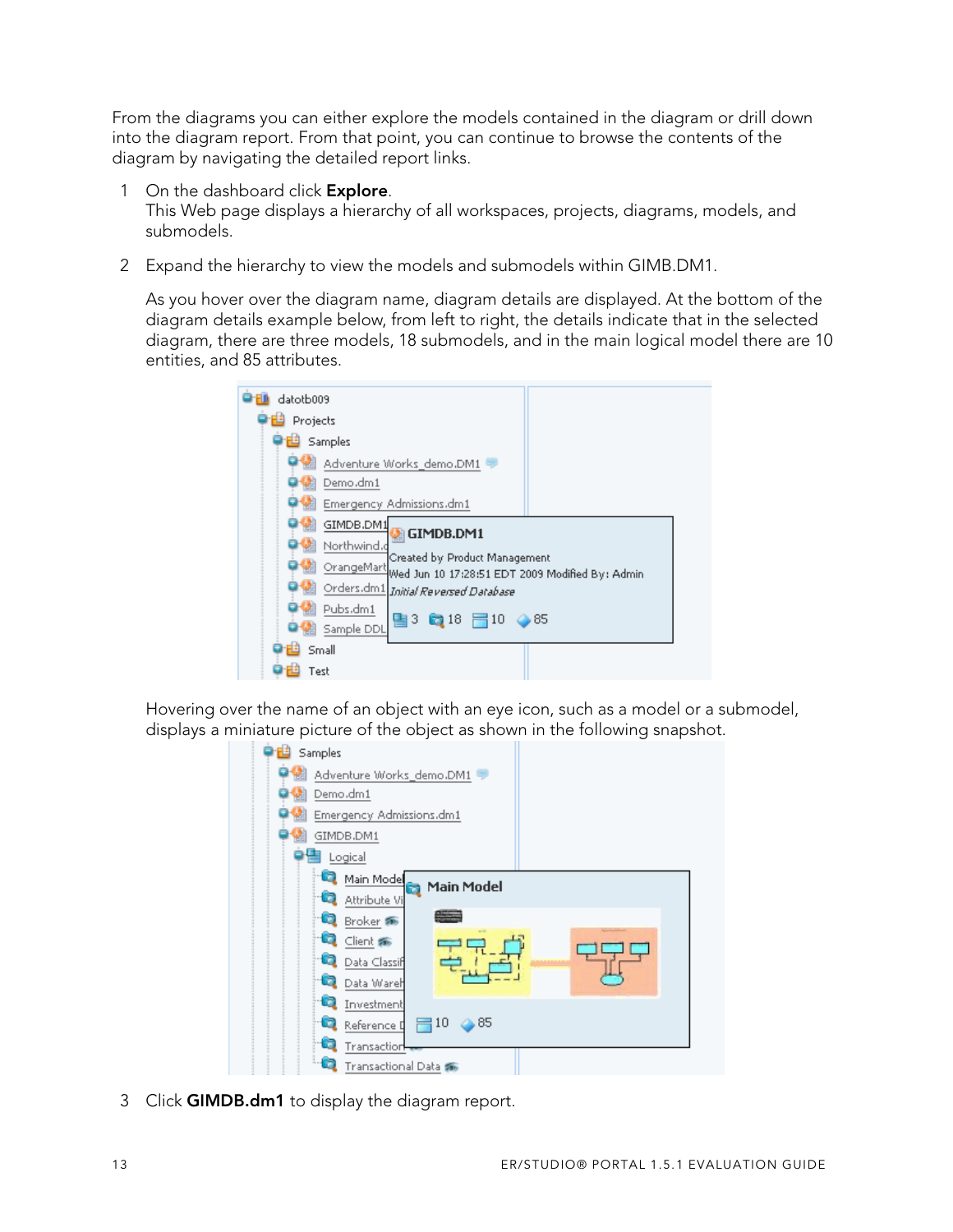- 4 At the top of the report, click **View as report** to display the HTML report.
- 5 In the Data Model section of the HTML report, click **Logical** and a Model HTML report opens. All the associated submodels, entities, relationships, and views for the logical model are listed in the Model Report.

| View as report            |                                                                                   | Z                 |  |
|---------------------------|-----------------------------------------------------------------------------------|-------------------|--|
| Model:                    | <b>Wi GIMDB.DM1 &gt; 国 Logical</b>                                                |                   |  |
| Notation:                 | <b>IE-Crows Feet</b>                                                              |                   |  |
| Style:                    | Relational                                                                        |                   |  |
| Project:                  | Samples                                                                           |                   |  |
|                           |                                                                                   |                   |  |
| <b>Submodels</b>          |                                                                                   |                   |  |
| Name                      | <b>Definition</b>                                                                 |                   |  |
| Attribute View            |                                                                                   | <b>View Image</b> |  |
| Broker                    |                                                                                   | <b>View Image</b> |  |
| Client                    |                                                                                   | <b>View Image</b> |  |
| Data Classification View  |                                                                                   | <b>View Image</b> |  |
| Data Warehouse            |                                                                                   | <b>View Image</b> |  |
| Investment                |                                                                                   | <b>View Image</b> |  |
| Main Model                |                                                                                   | <b>View Image</b> |  |
| Reference Data            |                                                                                   | <b>View Image</b> |  |
| Transaction               |                                                                                   | <b>View Image</b> |  |
| <b>Transactional Data</b> |                                                                                   | <b>View Image</b> |  |
| <b>Entities</b>           |                                                                                   |                   |  |
| Name                      | <b>Definition</b>                                                                 |                   |  |
| Broker                    | Broker contains all the investment<br>odulooko lakakaka tlaat waxkat tibo oomaanu |                   |  |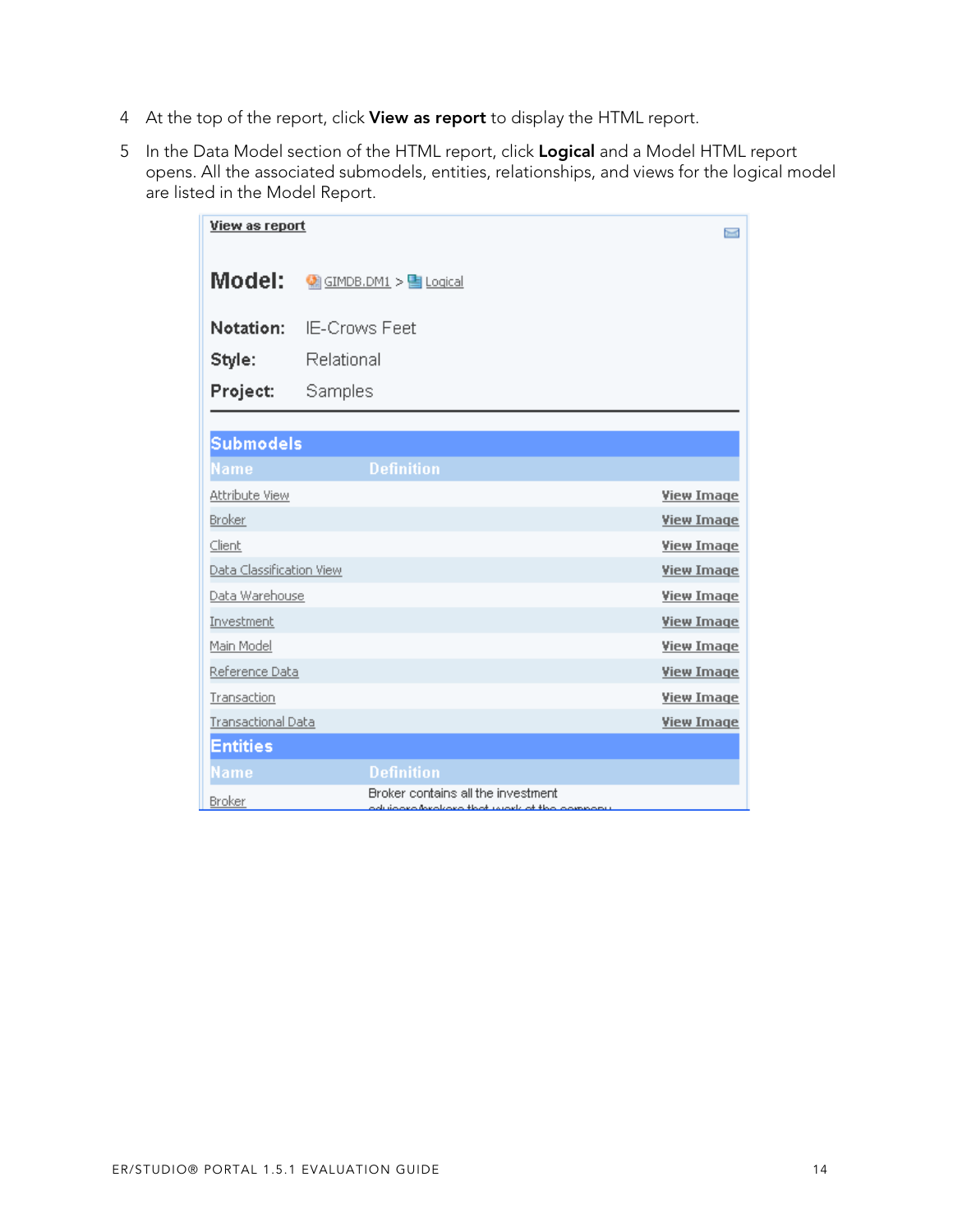#### **Viewing Diagram Images**

You can view the diagram images associated with the submodels in this report.

- 1 In the **Model** report, click **View as report**.
- 2 In the **Submodels** section of the Diagram report that appears at the end of the previous exercise, click **Client** to view a report of the Client submodel in the Logical model of GIMDB.DM1.

| View as pdf             | View as xls                  |                                                               |                       |                                                                                        |          |
|-------------------------|------------------------------|---------------------------------------------------------------|-----------------------|----------------------------------------------------------------------------------------|----------|
| Submodel:               |                              | $\bigcirc$ GIMDB.DM1 > $\bigcirc$ Logical > $\bigcirc$ Client |                       |                                                                                        |          |
| View Image              |                              |                                                               |                       |                                                                                        |          |
| Notation:               | <b>IE-Crows Feet</b>         |                                                               |                       |                                                                                        |          |
| Style:                  | Relational                   |                                                               |                       |                                                                                        |          |
| Project:                | Samples                      |                                                               |                       |                                                                                        |          |
|                         |                              |                                                               |                       |                                                                                        |          |
|                         |                              |                                                               |                       |                                                                                        |          |
| <b>Related Reports:</b> | <b>Attribute Definitions</b> | <b>Entity Definitions</b>                                     | <b>Business Rules</b> | <b>Attachments</b>                                                                     | Security |
| <b>Definition</b>       |                              |                                                               |                       |                                                                                        |          |
|                         |                              |                                                               |                       |                                                                                        |          |
| <b>Entities</b>         |                              |                                                               |                       |                                                                                        |          |
|                         |                              |                                                               |                       |                                                                                        |          |
| Name                    |                              | <b>Definition</b>                                             |                       |                                                                                        |          |
| Client                  |                              |                                                               |                       | Client contains all the customers who have investments being managed by the com        |          |
| Client Transaction      |                              | through the company.                                          |                       | Client transaction contains information regarding every buy or sell transaction that a |          |
| Investment              |                              |                                                               |                       | Investment contains all the different investments currently offered to customers thre  |          |
| Investment Type         | company.                     |                                                               |                       | Investment type contains all the different types/categories of investments offered to  |          |
| Relationships           |                              |                                                               |                       |                                                                                        |          |
| <b>Parent Entity</b>    | <b>Child Entity</b>          | Type                                                          | <b>Existence</b>      | Cardinality                                                                            | Verb     |
| <b>Investment Type</b>  | Investment                   |                                                               | Optional              | Zero or More                                                                           |          |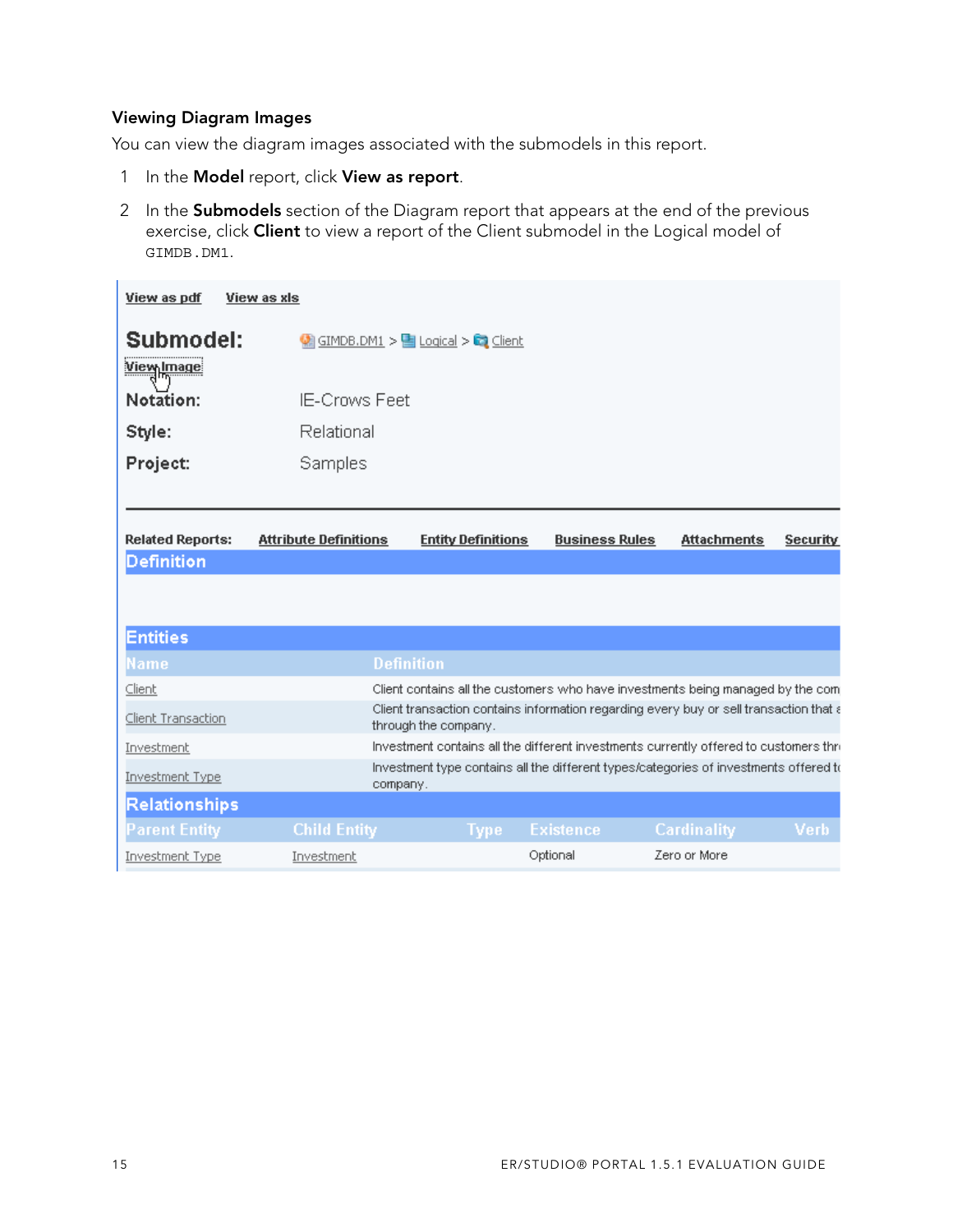3 In the Submodel report that opens, click **View Image** and the submodel image appears.



From any image in the Portal, you can view detail reports by clicking an object in the image, such as an entity, relationship, or view.

4 Close the image window in the Browser to return to the Explore dashboard.

You can also view the Submodel image from the Explore hierarchy.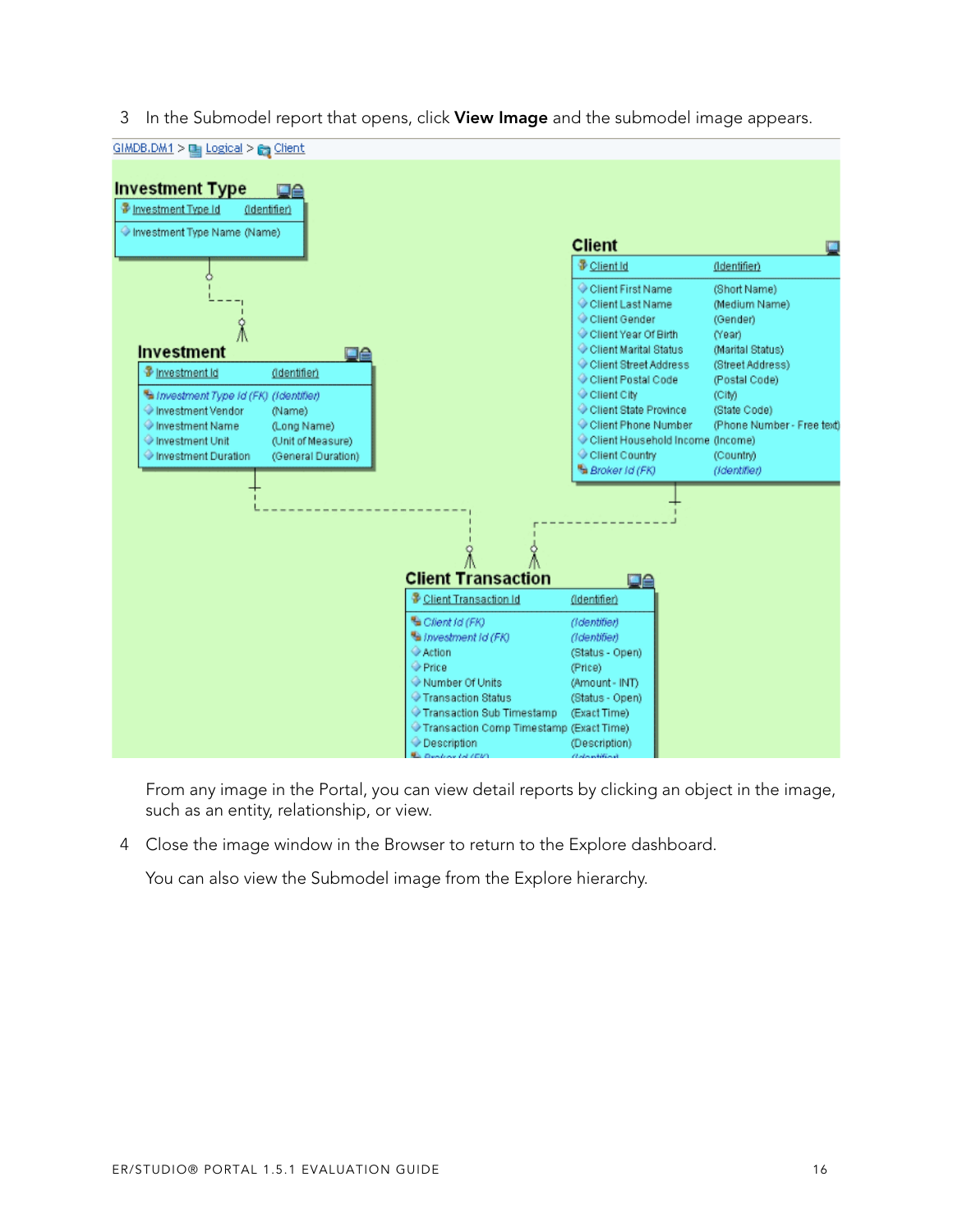5 Click the view icon (eye) to the right of the model name.



The submodel diagram appears.

- 6 Zoom in to view the details on the diagram.
	- **TIP:** The zoom behavior is browser-specific. For example, in Internet Explorer, you can use Ctrl + the mouse wheel to zoom to an arbitrary level of detail.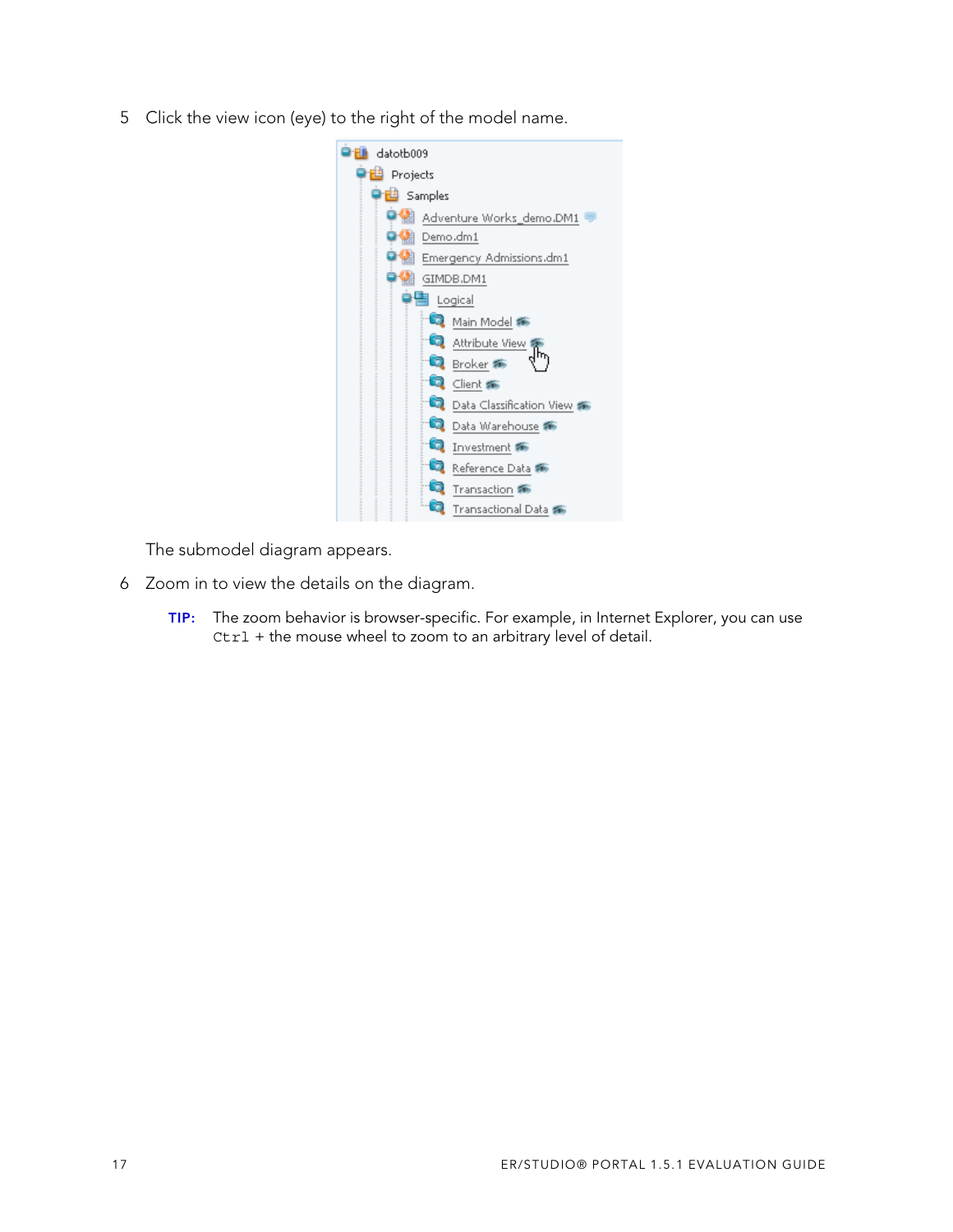#### 7 Click on the Client entity in the diagram to view an Entity detail report.

| View as pdf<br>View as xls                                                                               |                                   |             |                      |  |  |
|----------------------------------------------------------------------------------------------------------|-----------------------------------|-------------|----------------------|--|--|
| Entity:                                                                                                  | GIMDB.DM1 > Logical > Client<br>œ |             |                      |  |  |
| <b>Table Name:</b>                                                                                       | <b>CLIENT</b>                     |             |                      |  |  |
| Project:                                                                                                 | Samples                           |             |                      |  |  |
| Related Reports:                                                                                         | Attribute Definitions             | Attachments | Security Information |  |  |
| <b>Definition</b><br>Client contains all the customers who have investments being managed by the compay. |                                   |             |                      |  |  |
| <b>Notes</b>                                                                                             |                                   |             |                      |  |  |
|                                                                                                          |                                   |             |                      |  |  |
| <b><i>Based Institution</i></b>                                                                          |                                   |             |                      |  |  |

| AWHAUES                  |                   |                |               |                         |
|--------------------------|-------------------|----------------|---------------|-------------------------|
| Namel                    | <b>Definition</b> | Data Type      | <b>Domain</b> | Key Type                |
| Broker Id                |                   | <b>NUMERIC</b> | Identifier    | Inherited Non-Key       |
| Client City              |                   | VARCHAR        | City          | Non-Inherited Non-Key 1 |
| Client Country           |                   | VARCHAR        | Country       | Non-Inherited Non-Key 1 |
| <b>Client First Name</b> |                   | VARCHAR        | Short Name    | Non-Inherited Non-Key 1 |
| Client Gender            |                   | CHAR           | Gender        | Non-Inherited Non-Key I |
| Client Household Income  |                   | <b>NUMERIC</b> | Income        | Non-Inherited Non-Key 1 |
| Client Id                |                   | <b>NUMERIC</b> | Identifier    | Non-Inherited Key       |
|                          |                   |                |               |                         |

- 8 At the top of the Entity Detail Report, in the Entity area, click the Logical node to see a report of the logical model Client belongs to.
- 9 Close that Web page to return to the Explore page.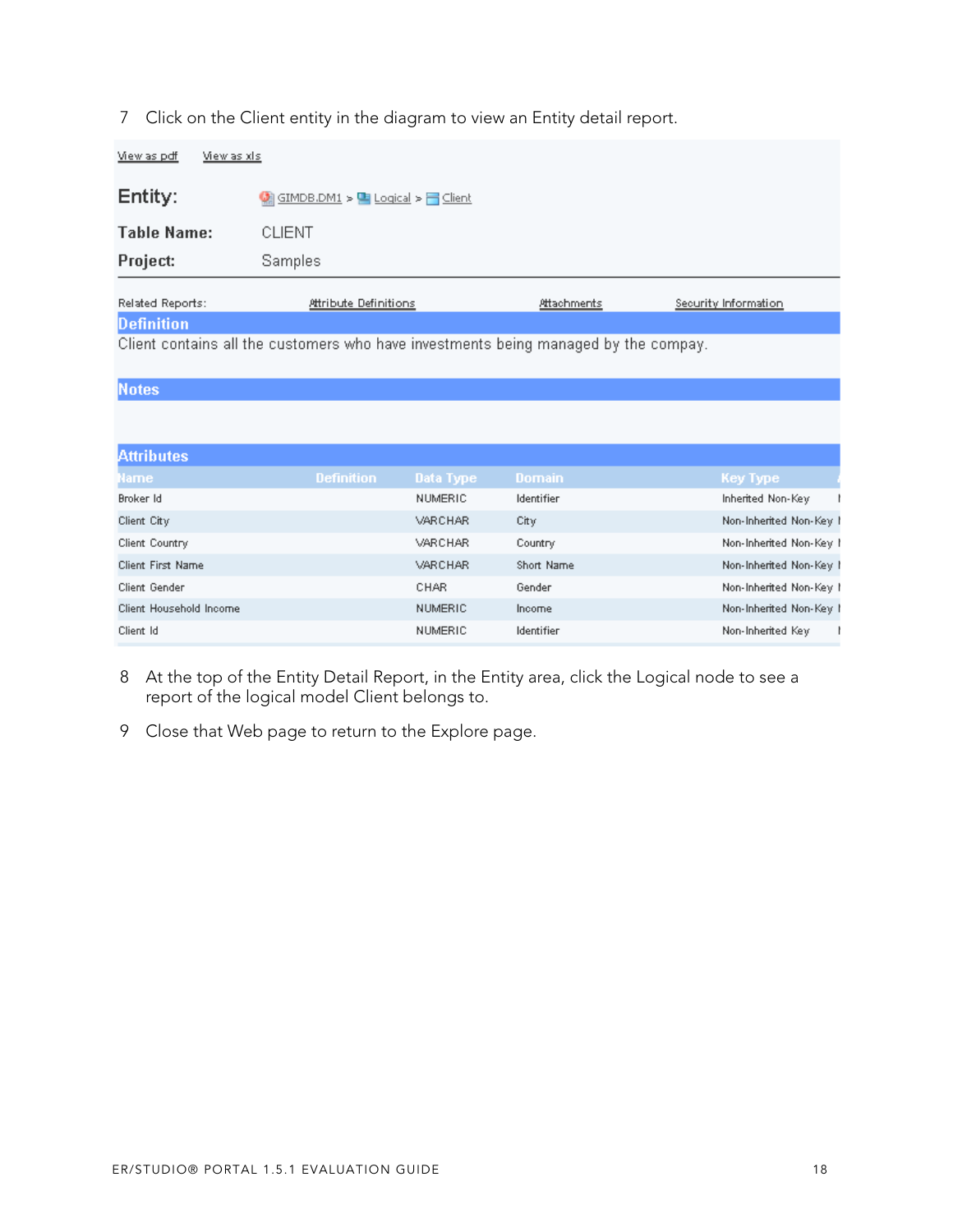#### **Viewing the Submodel Report**

1 From the Explore tree, expand the **Adventure Works** diagram name and the **Logical** model, and then click the submodel **Human Resources**. A detailed report appears displaying the entities, relationships, and views for the selected  $\mathbf{a}$ 

| submodel.                 |                                                                                          |  |  |  |  |
|---------------------------|------------------------------------------------------------------------------------------|--|--|--|--|
| <b>View as report</b>     |                                                                                          |  |  |  |  |
|                           | Submodel: <sup>6</sup> Adventure Works.DM1 > <b>B</b> Logical > <b>C</b> Human Resources |  |  |  |  |
| Notation:                 | <b>IE-Crows Feet</b>                                                                     |  |  |  |  |
| Style:                    | Relational                                                                               |  |  |  |  |
| Project:                  | Projects                                                                                 |  |  |  |  |
|                           |                                                                                          |  |  |  |  |
|                           |                                                                                          |  |  |  |  |
| <b>Definition</b>         |                                                                                          |  |  |  |  |
|                           |                                                                                          |  |  |  |  |
| <b>Entities</b>           |                                                                                          |  |  |  |  |
| Name                      | <b>Definition</b>                                                                        |  |  |  |  |
| <b>Department</b>         | Lookup table containing the departments within the Adventure Works<br>Cycles company.    |  |  |  |  |
| <b>Employee</b>           | Employee information such as salary, department, and title.                              |  |  |  |  |
| <b>EmployeeAddress</b>    | Cross-reference table mapping employees to their address(es).                            |  |  |  |  |
| EmployeeDepartmentHistory | Employee department transfers.                                                           |  |  |  |  |
| EmployeePayHistory        | Employee pay history.                                                                    |  |  |  |  |
| JobCandidate              | Résumés submitted to Human Resources by job applicants.                                  |  |  |  |  |
| Shift                     | Work shift lookup table.                                                                 |  |  |  |  |
| Relationships             |                                                                                          |  |  |  |  |
| <b>Parent Entity</b>      | <b>Child Entity</b><br>Type Existence Cardinality Verb Inverse                           |  |  |  |  |

- 2 To gain access to the related reports, click **View as report**.
- 3 To view related reports for the selected submodel, click **Business Rules** in the **Related Reports** area of the report.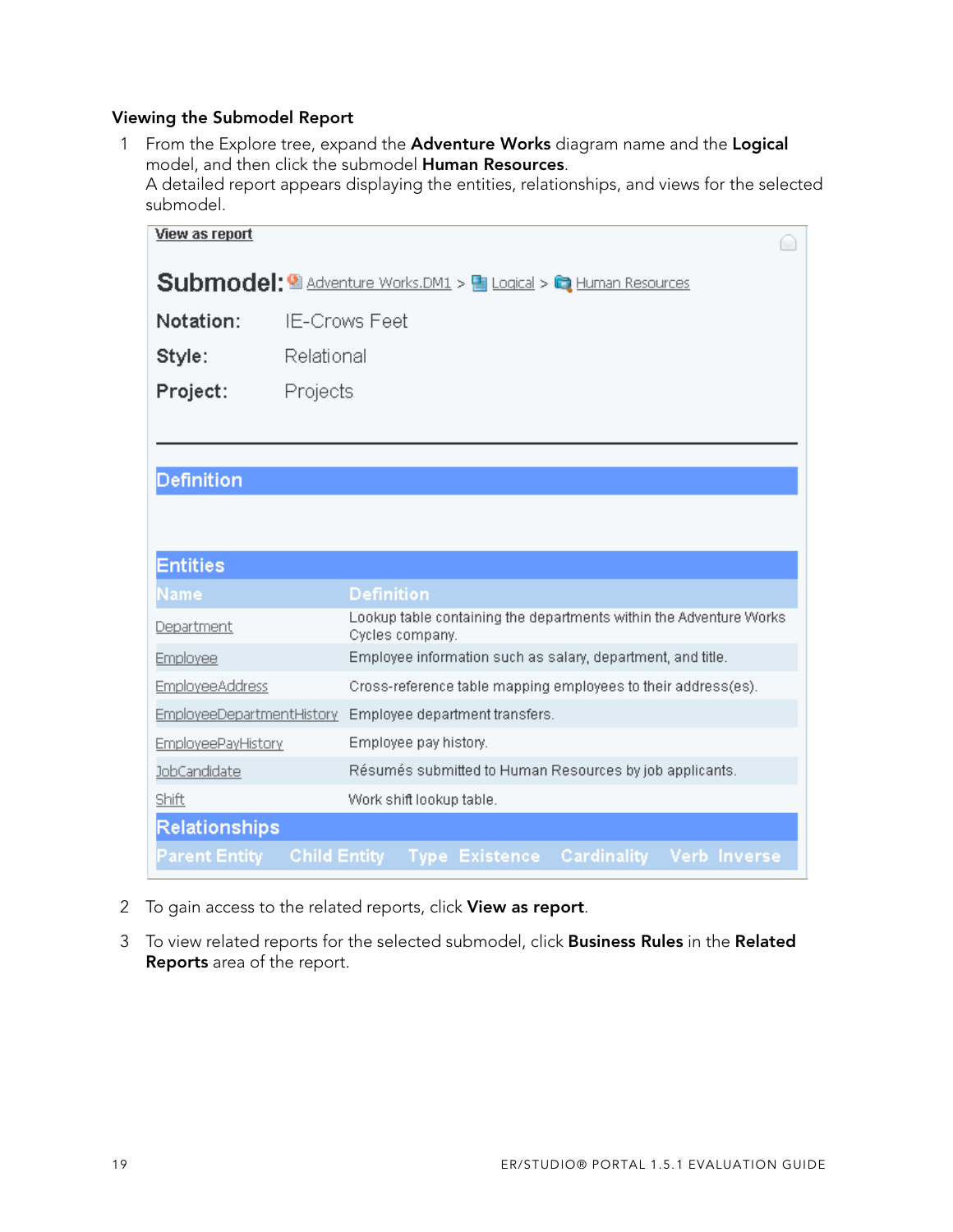A report showing all the business rules for this submodel is generated and displayed.

View as pdf View as xls

### **Business Rules**



| <b>Project Name:</b>  | Projects                              |
|-----------------------|---------------------------------------|
| Diagram Name:         | Adventure Works.DM1                   |
| Diagram File<br>Name: | Adventure Works.DM1                   |
| Model Name:           | Logical                               |
|                       | <b>Submodel Name:</b> Human Resources |

#### **Business Rules**

Each Department must Relate to Zero or More EmployeeDepartmentHistory Each Employee must Relate to Zero or More EmployeePayHistory Each Employee must Relate to Zero or More EmployeeDepartmentHistory Each Employee must Relate to Zero or More EmployeeAddress Each Employee may Relate to Zero or More Employee Each Employee may Relate to Zero or More JobCandidate Each Shift must Relate to Zero or More EmployeeDepartmentHistory

4 Close that report to return to the Human Resources Submodel details report.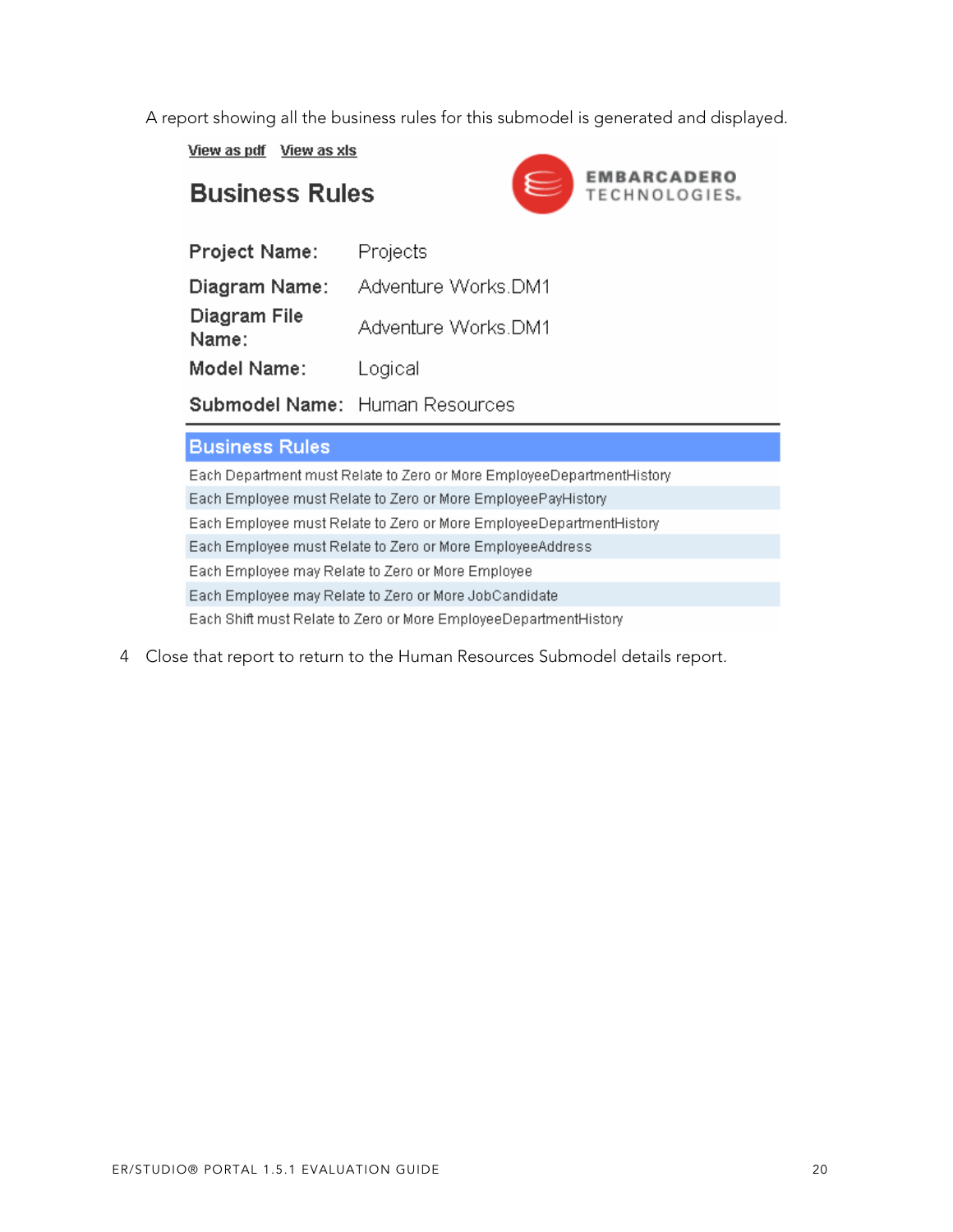#### **Viewing ER/Studio Business Architect Reports**

There are many reports available for ER/Studio Business Architect (ER/Studio BA) objects.Let's have a look at a Business Model report.

1 From the Repository tree, expand the Workspaces node and then expand the nodes to the diagram level as shown in the following example.



In the example above

- **Workspace** name is Waterfront Bank
- **Business Project** name is Enterprise Architecture Initiative
- **Model** names are Business Concepts and Credit Application Process
- **Diagram** names are Customer Conceptual Diagram, High Level Concepts, High Level Process, Impact Analysis for Auto-approve, and Loan Application process.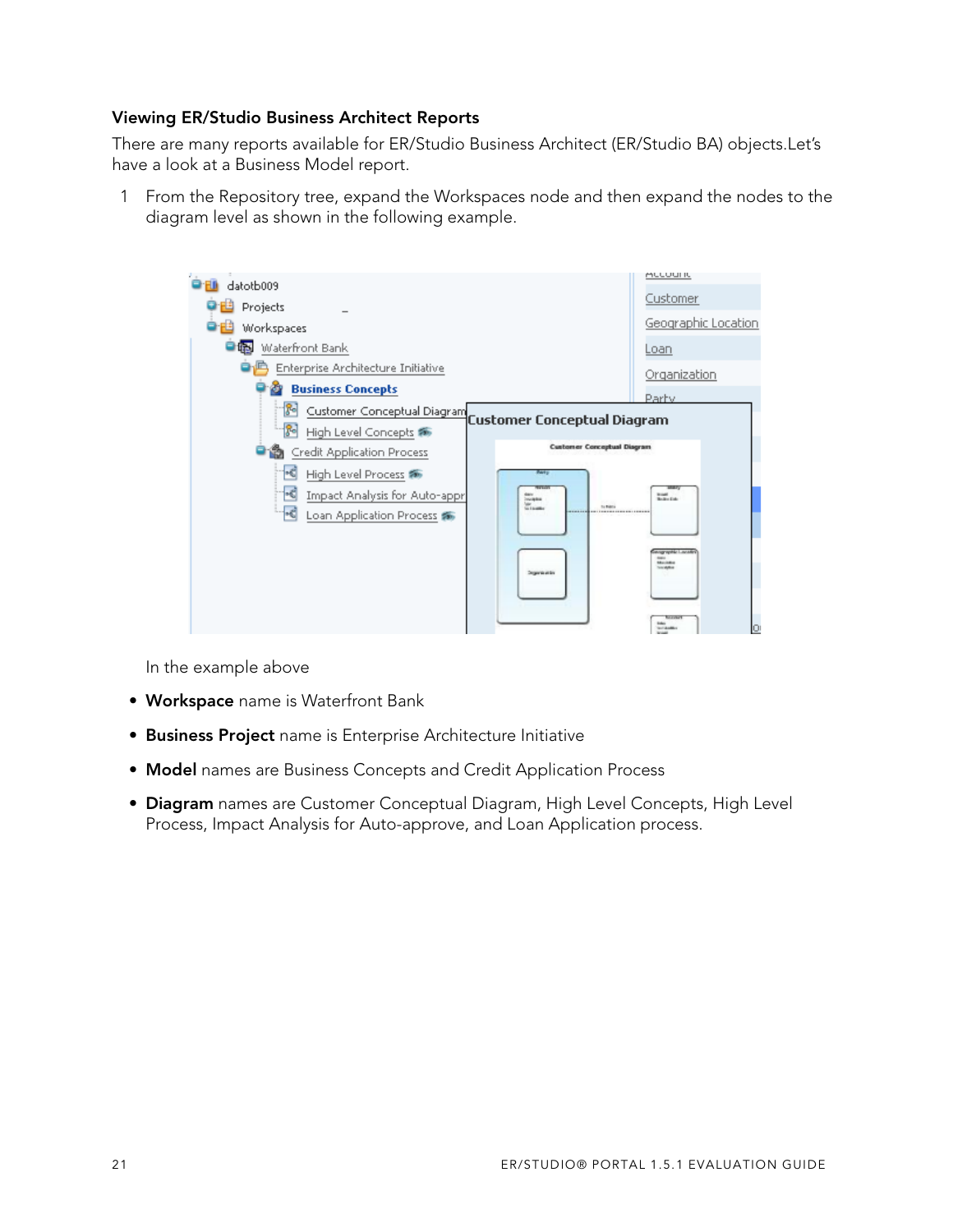2 Click the name of a conceptual diagramto view the basic Business Diagram report. It will resemble the following:

| View as report              |                                                                                                                                   | $\overline{\phantom{a}}$ |  |
|-----------------------------|-----------------------------------------------------------------------------------------------------------------------------------|--------------------------|--|
| <b>Business</b><br>Diagram: | Hall Waterfront Bank > B Enterprise Architecture Initiative > <mark>金</mark> Business<br>Concepts > 8 Customer Conceptual Diagram |                          |  |
| <b>Description</b>          |                                                                                                                                   |                          |  |
|                             | There are no data to display based on current selection(s).                                                                       |                          |  |
| <b>Notes</b>                |                                                                                                                                   |                          |  |
|                             | There are no data to display based on current selection(s).                                                                       |                          |  |
| Subject Area Display(s)     |                                                                                                                                   |                          |  |
| Name                        |                                                                                                                                   |                          |  |
|                             | There are no data to display based on current selection(s).                                                                       |                          |  |
| Entity Display(s)           |                                                                                                                                   |                          |  |
| Name                        |                                                                                                                                   |                          |  |
| Account                     |                                                                                                                                   |                          |  |
| Geographic Location         |                                                                                                                                   |                          |  |
| Organization                |                                                                                                                                   |                          |  |
| Party                       |                                                                                                                                   |                          |  |
| Person                      |                                                                                                                                   |                          |  |
| Salary                      |                                                                                                                                   |                          |  |

3 Go ahead and explore the reports by clicking the nodes in the Repository tree and the links in the basic reports that display.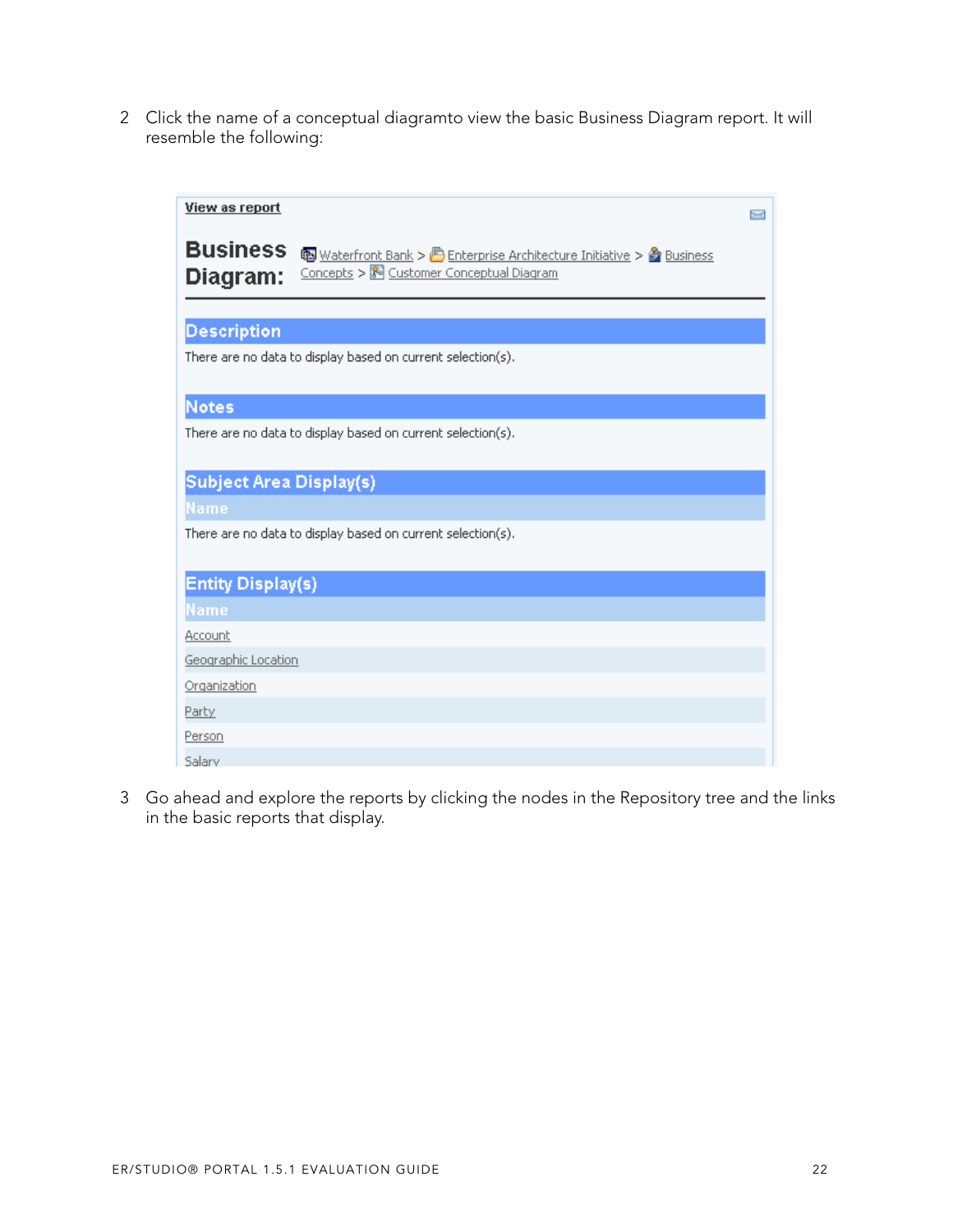#### **Watching a Report for new comments**

If you haven't already done so, you need to set up your email preferences in order to enable a watch.

1 At the top of the page, click your logged in user name and select **Preferences**.



2 In the **Actions** area of the Portal preferences page, click **Edit** and enter your email address.

An email will be sent to this address when new comments are added to reports you are watching.

- 3 Click the back button to view the Submodel details.
- 4 Click the watch icon (open envelope) in the top right corner of the details.

#### **Documenting, Organizing, and Providing Feedback on Reports**

1 At the bottom of the report, click **Add Comment**.

You can add comments to reports to enable you to communicate your observations about the report with other users.

2 Enter a comment into the text area provided and then click **Add**.

If your administrator has configured the Portal to require moderator approval of all comments you may have to wait until your comment is approved before you and other users can see it.

| <b>&amp; Add Labels</b>                   |  |  |  |  |
|-------------------------------------------|--|--|--|--|
| 日Comments !!!                             |  |  |  |  |
| Admin - Jun 8, 2009 10:48 AM              |  |  |  |  |
| This is a comment                         |  |  |  |  |
| test - Jun 8, 2009 10:53 AM <sup>11</sup> |  |  |  |  |
| This is another comment                   |  |  |  |  |

Only the comment creator or the administrator can delete a comment but all users can see it. In the above, only the second comment was created by the logged in user, so he can delete only that comment.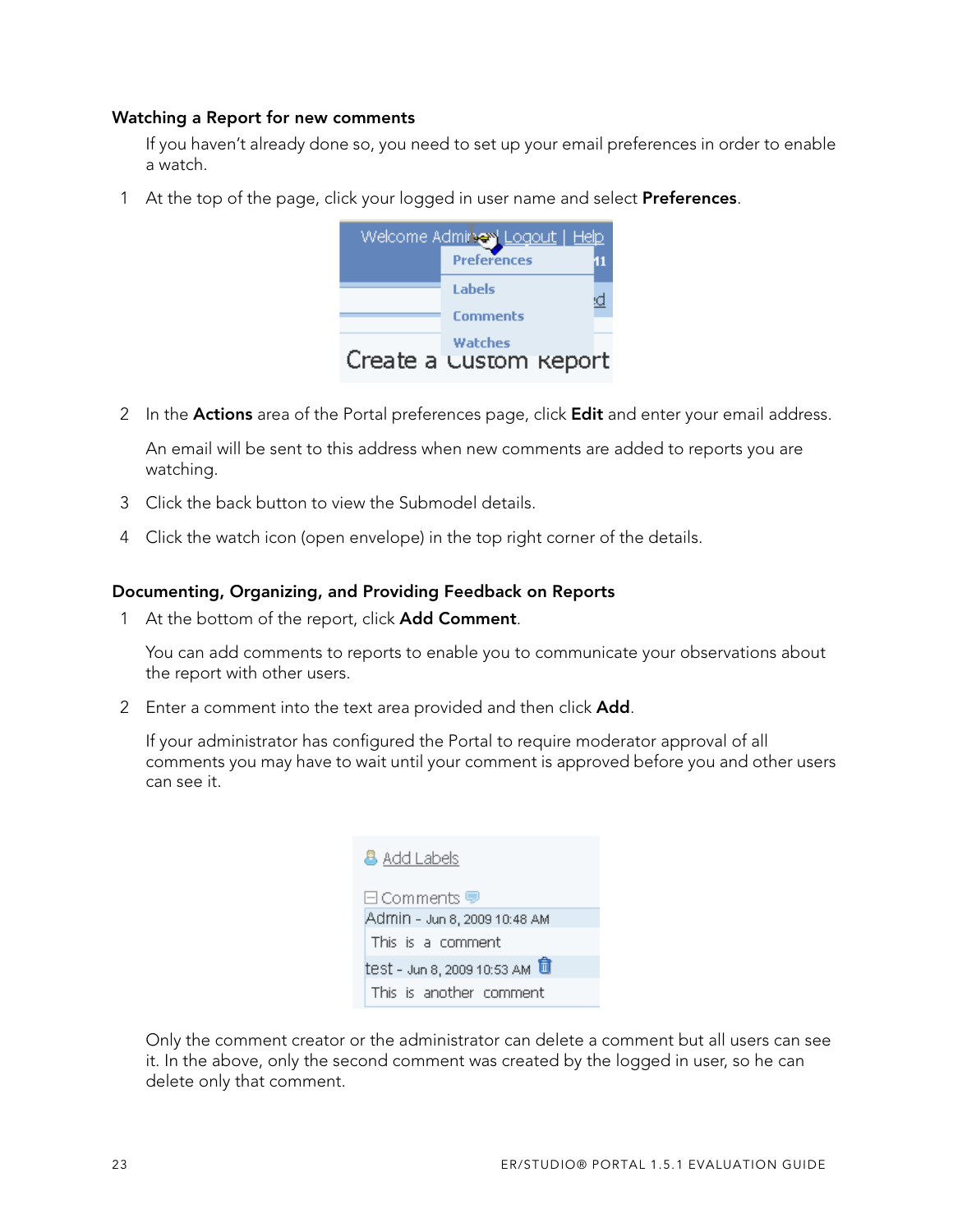3 At the bottom of the report, click **Add Labels**.

You can add the same label to many reports, enabling you to organize them.

4 Enter a label name into the text area, click **Add** and then click **Done**.

| <b>Current Labels:</b> blue <b>x</b> green <b>x</b> red <b>x</b> |                    |
|------------------------------------------------------------------|--------------------|
|                                                                  |                    |
| Enter a new label to add to this object (up to 128 characters):  | <b>Add</b><br>Done |
| Previously Added Labels: test ♥<br>Add Comment                   |                    |

You can add the same label to any number of reports, so you can organize them as you like. Labels you create are not viewable by any other users.

5 To view where a label is used, in the Labels area at the bottom of the report, click the label name.

| Labels 昌              |  |
|-----------------------|--|
| <u>blue green red</u> |  |
| ● Add Comment         |  |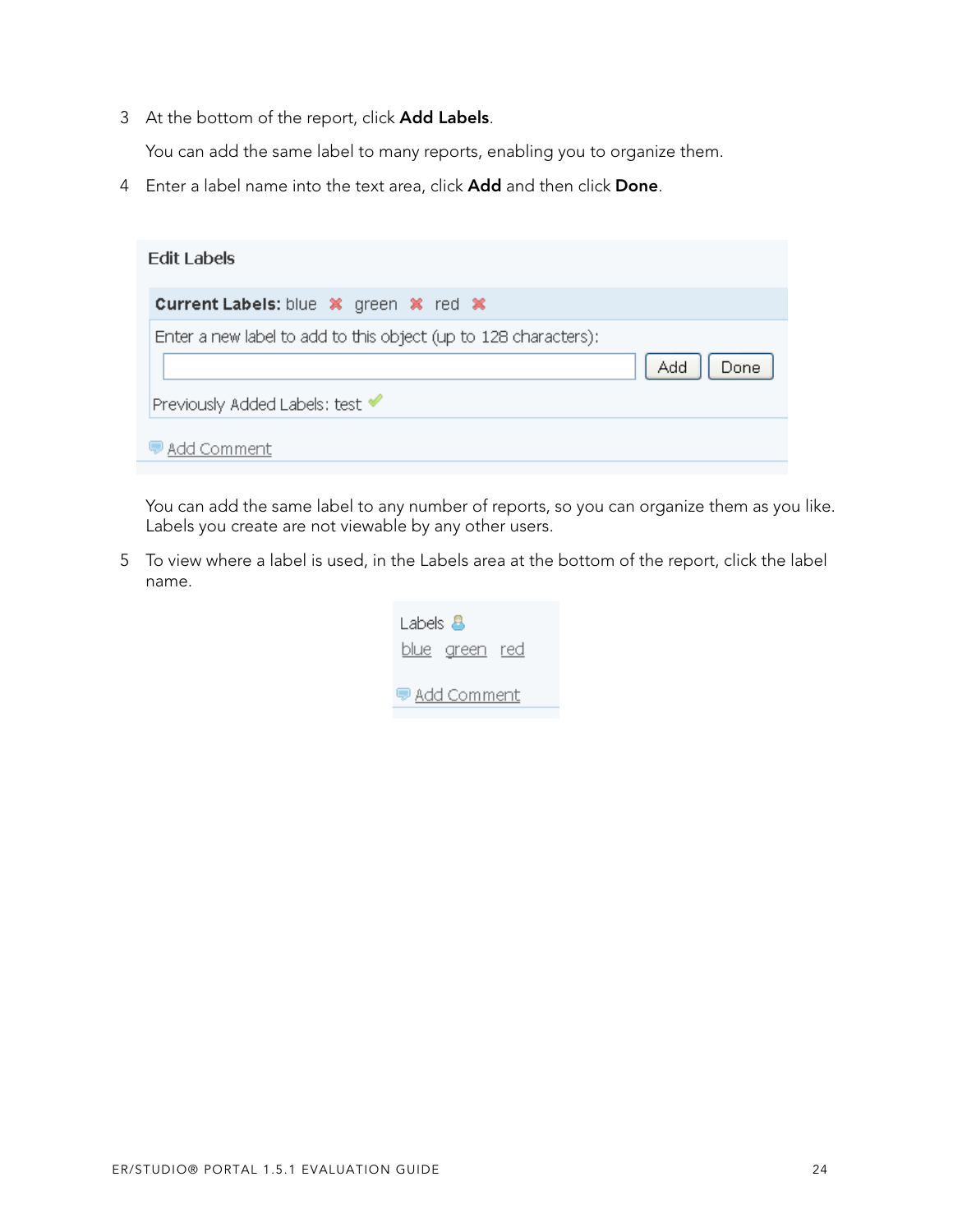The My Labels page opens where you can see the names of your labels and the reports to which they have been added. From this page you can also delete any labels if you like or click the name of a report to view that report.

| My Labels                                           |                                             |
|-----------------------------------------------------|---------------------------------------------|
| $\square$ $\square$ blue $\mathsf{x}^{\mathsf{x}}$  |                                             |
|                                                     | Main Model x                                |
| $\square \sqsupset$ green $\mathbf{x}^{\mathbf{X}}$ |                                             |
|                                                     | $\Box$ $\Box$ Main Model $\bm{x}$           |
| $\square \sqsupseteq \text{red } x^{\mathsf{x}}$    |                                             |
|                                                     | $\Box$ $\Box$ Main Model $\ast$             |
| $\square$ $\square$ test $\mathbf{x}^{\mathbf{X}}$  |                                             |
|                                                     | $\Box$ $\Box$ $\underline{a}$ .dm1 $\times$ |
| $\frac{1}{\sqrt{2}}$<br>$\Box$                      | Categories X                                |
| 튼                                                   | Northwind Production (SQL Server 2000). *   |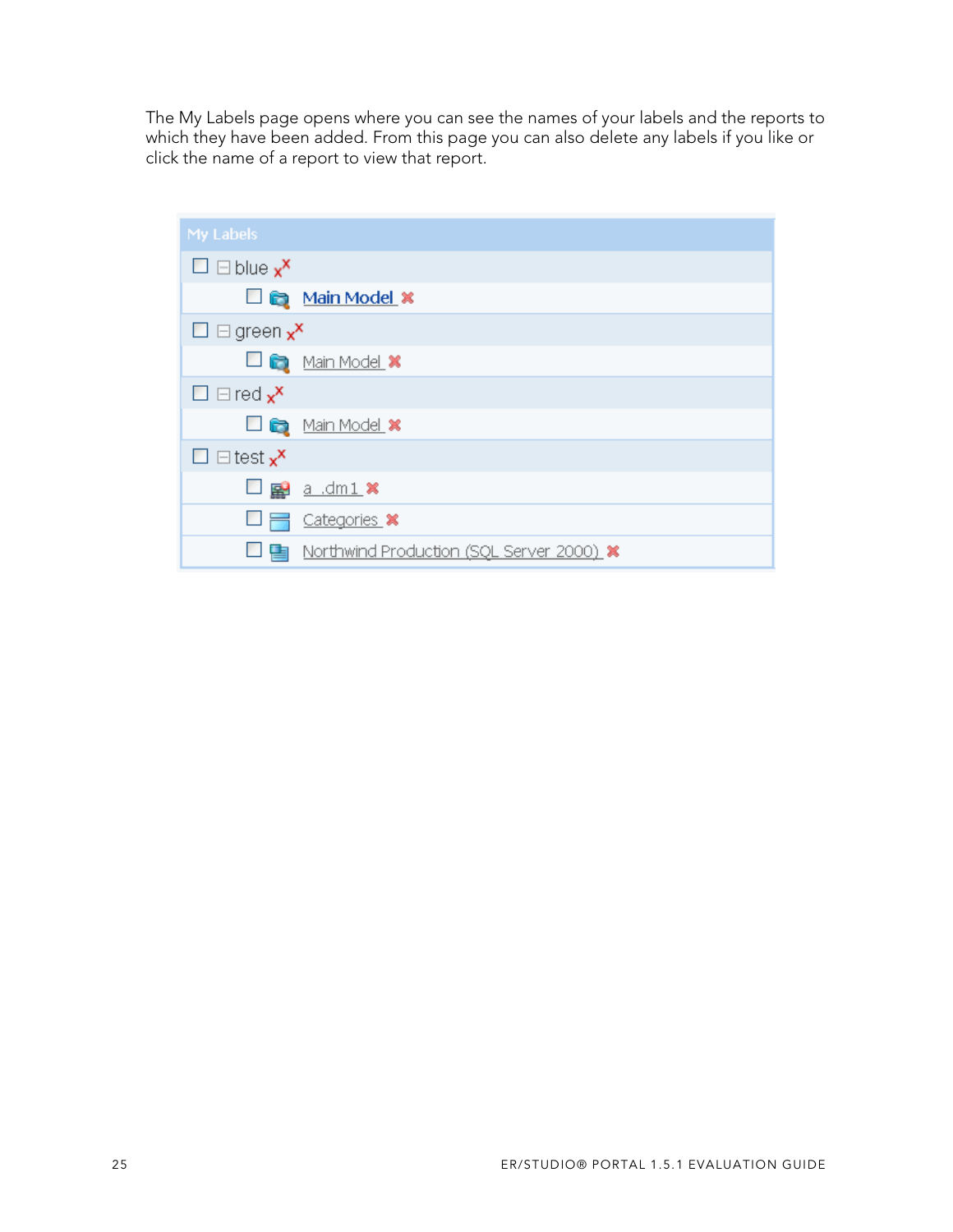### <span id="page-25-0"></span>USING THE SEARCH FUNCTION

Next we are going to do a simple search within the reporting database. The search results show the location of your entered text string in a search results table. You can then drill-down through the reports to view more details on the object.

1 On the Home dashboard enter customer in the **Search** area and then click **Enter**. The search will find all instances of your text string in the database. The search string is not case-sensitive and supports standard search syntax such as \*, ?, AND, and OR. For more information, see the online Help.

The following screen shot shows a partial listing of the results.



#### 2 In the **Filter By Object Type(s)** area, click **Entity**.

A new area at the bottom of the page displays showing the Currently Active filter.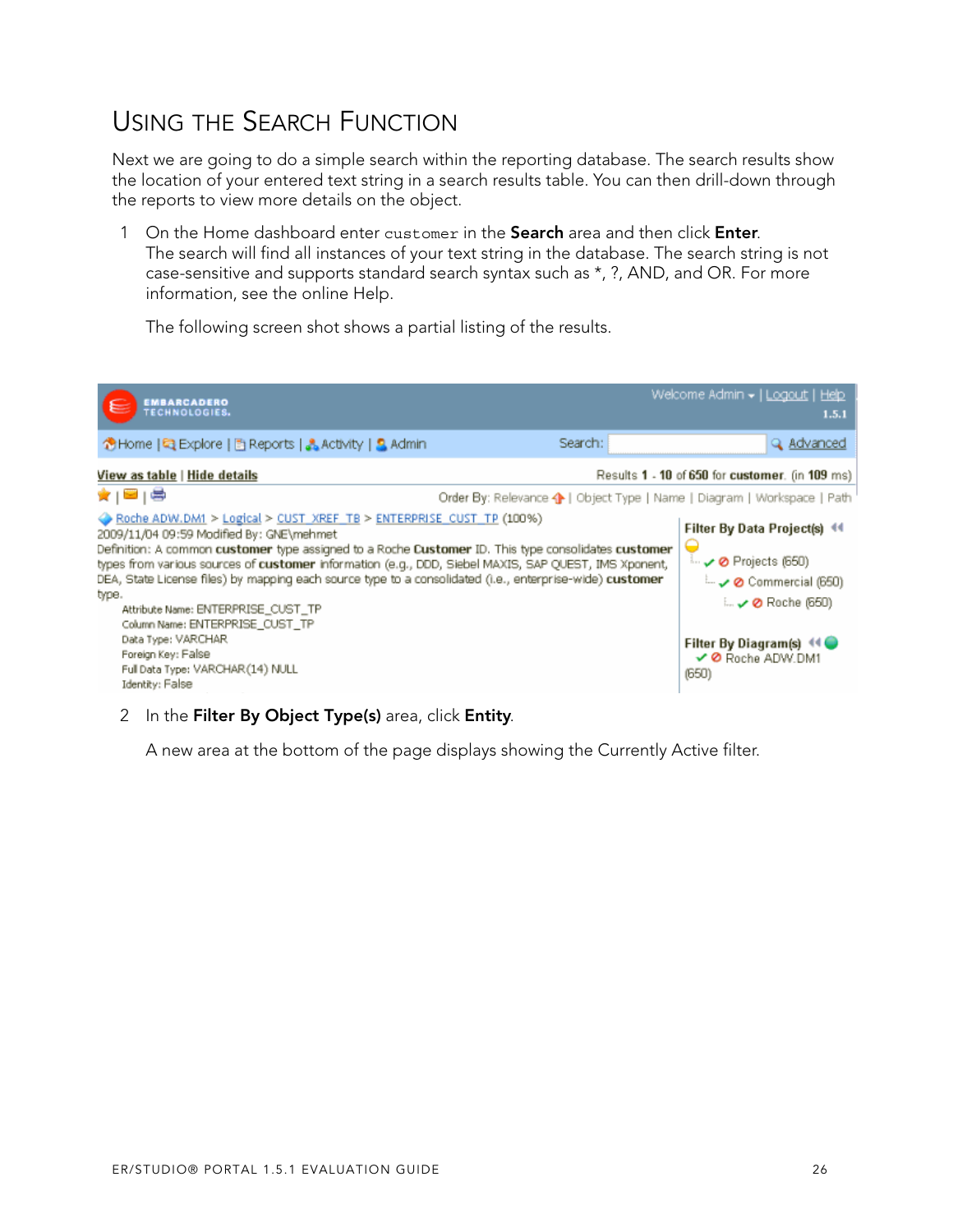3 You can continue to drill-down through the results.

For example, click **Logical** next to **activation.DM1** on the results and the report for that model appears.

| <b>EMBARCADERO</b><br>€<br>TECHNOLOGIES. |                                                                                                           |         | Welcome Admin -   Logout   Help |
|------------------------------------------|-----------------------------------------------------------------------------------------------------------|---------|---------------------------------|
|                                          | ↑ Home   2 Explore   E Reports   & Activity   3 Admin                                                     | Search: | Q Advanced                      |
| View as pdf                              | <b>View as xls</b>                                                                                        |         |                                 |
| Model:                                   | <u>activation.DM1</u> > $\blacksquare$ Logical                                                            |         |                                 |
| Notation:                                | IE-Crows Feet                                                                                             |         |                                 |
| Style:                                   | Relational                                                                                                |         |                                 |
| Project:                                 | Project1_1                                                                                                |         |                                 |
| <b>Submodels</b>                         | Related Reports: Attribute Definitions Business Rules Entity Definitions Attachments Security Information |         |                                 |
| Name                                     | <b>Definition</b>                                                                                         |         |                                 |

| Main Model             |                   | <b>View Image</b> |
|------------------------|-------------------|-------------------|
| <b>Entities</b>        |                   |                   |
| <b>Name</b>            | <b>Definition</b> |                   |
| activation key         |                   |                   |
| activation key group   |                   |                   |
| activation key product |                   |                   |

You can view and save these reports.

- 4 Click **View as xls** and the report is downloaded.
- 5 Return to the Explore dashboard by closing the report Web pages.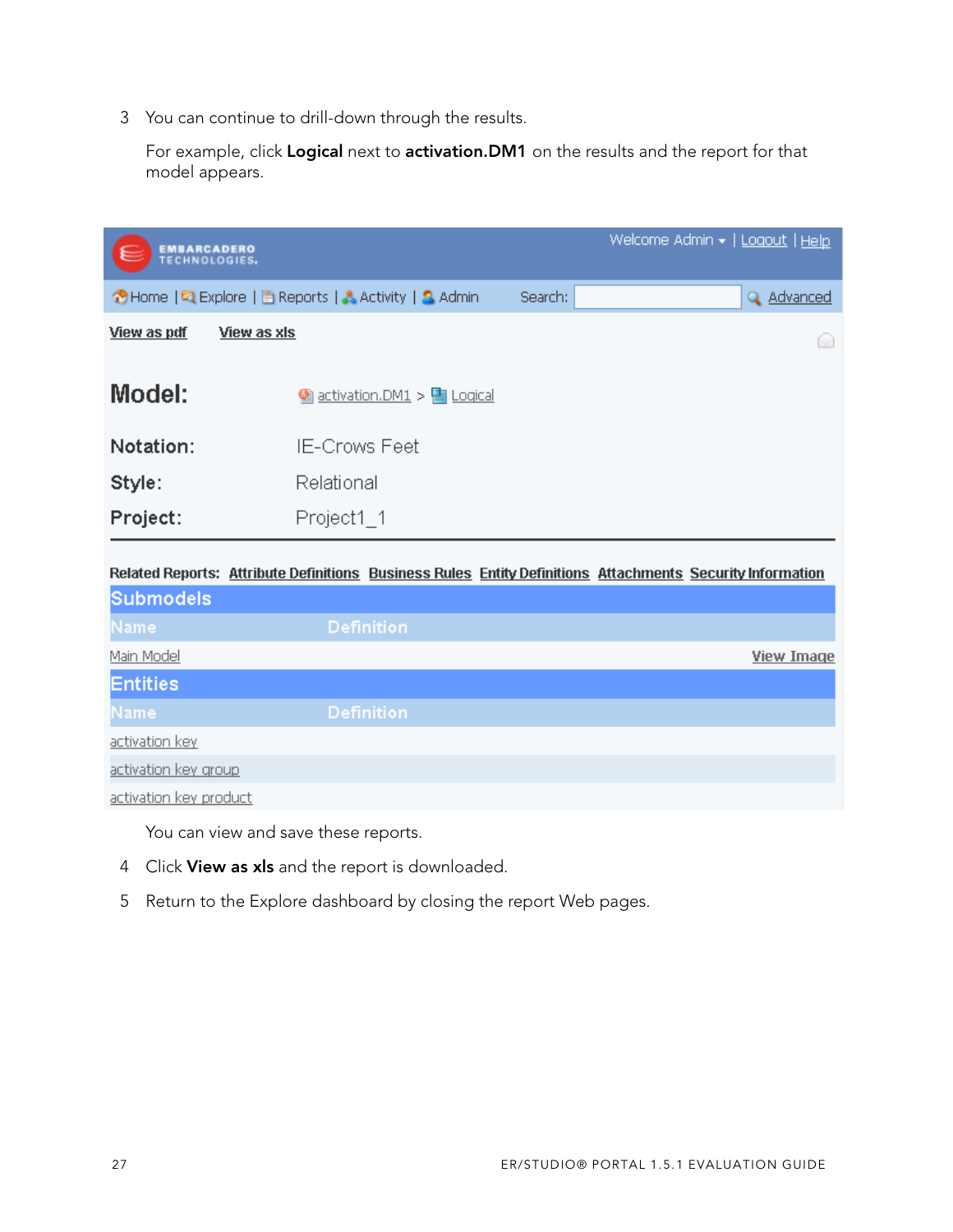6 To add this search to your list of favorite searches, click the star icon as shown in the following screenshot.



7 In the **Add to favorites** dialog, enter a name and description of the search, such as customer and filtered by entity, and then click **Submit**

| Add to favorites |               |                 |
|------------------|---------------|-----------------|
| Name             |               |                 |
| Description      |               |                 |
|                  | $\Box$ Shared |                 |
|                  |               | Submit<br>Close |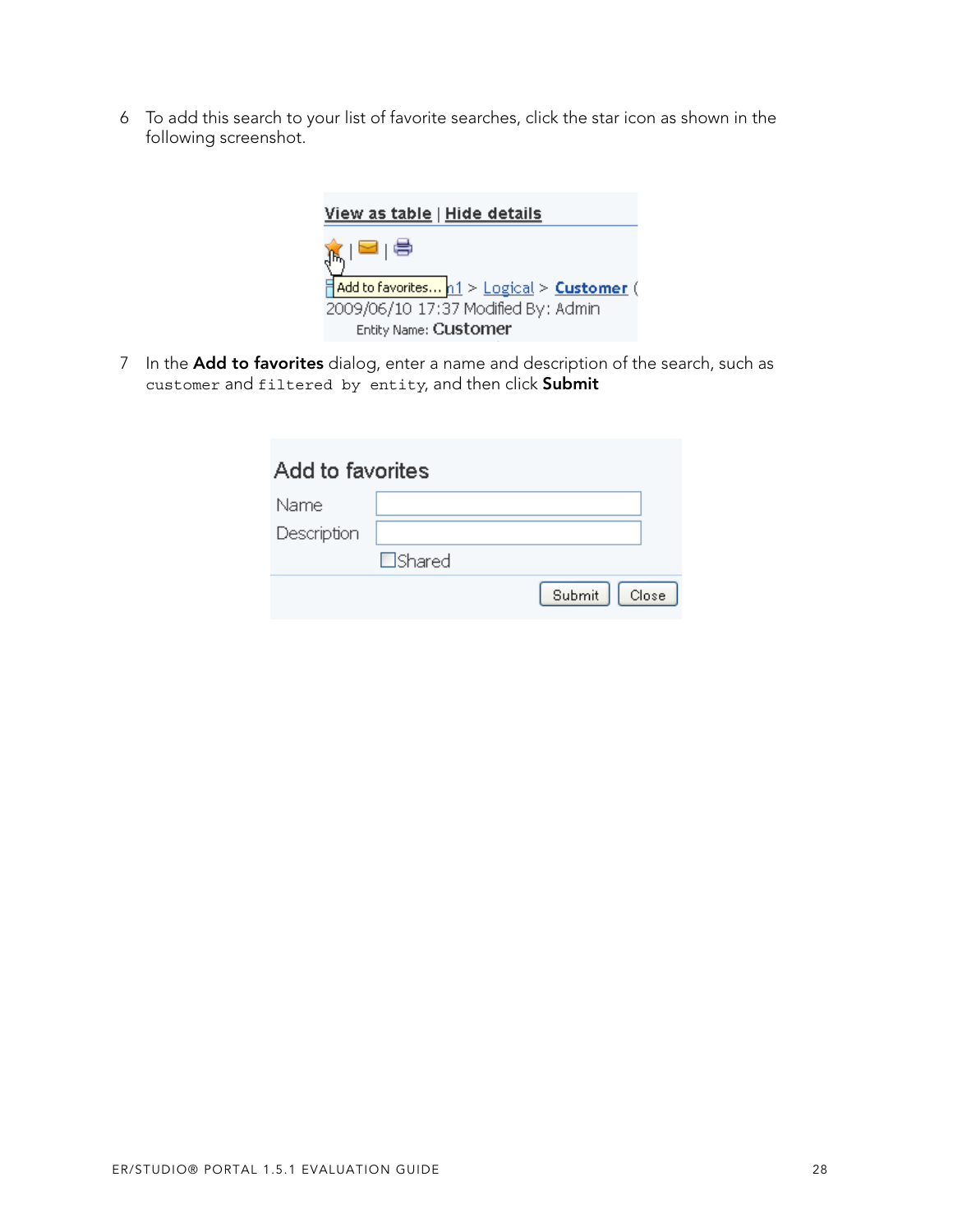8 Click **Close** and then click **Home** to return to the Home dashboard. Notice that in the list of Favorite searches the new customer search is listed.

| ↑ Home   2 Explore   E Reports   & Activity   3 Admin                                                                                   |                 |  |  |  |
|-----------------------------------------------------------------------------------------------------------------------------------------|-----------------|--|--|--|
|                                                                                                                                         |                 |  |  |  |
| Browse the ER/Studio Repository                                                                                                         |                 |  |  |  |
| Browse ER/Studio Enterprise projects to locate and view metadata for the<br>diagrams, models, submodels and objects you wish to explore | Start Browsing  |  |  |  |
| Perform an Advanced Search                                                                                                              |                 |  |  |  |
| Search the ER/Studio Enterprise Repository in a way that lets you have<br>ultimate control over your wildcard searches                  |                 |  |  |  |
|                                                                                                                                         | Start Searching |  |  |  |
| <b>Favorite Searches</b>                                                                                                                |                 |  |  |  |
| y Searches                                                                                                                              |                 |  |  |  |
| a customer                                                                                                                              |                 |  |  |  |
| ■ Customer search results                                                                                                               |                 |  |  |  |
|                                                                                                                                         |                 |  |  |  |

You can email the search results to an associate by clicking the envelope icon, delete the search by clicking the garbage can, and share the search by clicking the lock icon.

9 Next to **customer** in the **Favorite Searches** area, click the lock icon to share the search.

Sharing the search makes the search available to other Portal users.

**NOTE:** Although other users can use this search, they will not have access to search results for objects their user permissions do not grant them access to.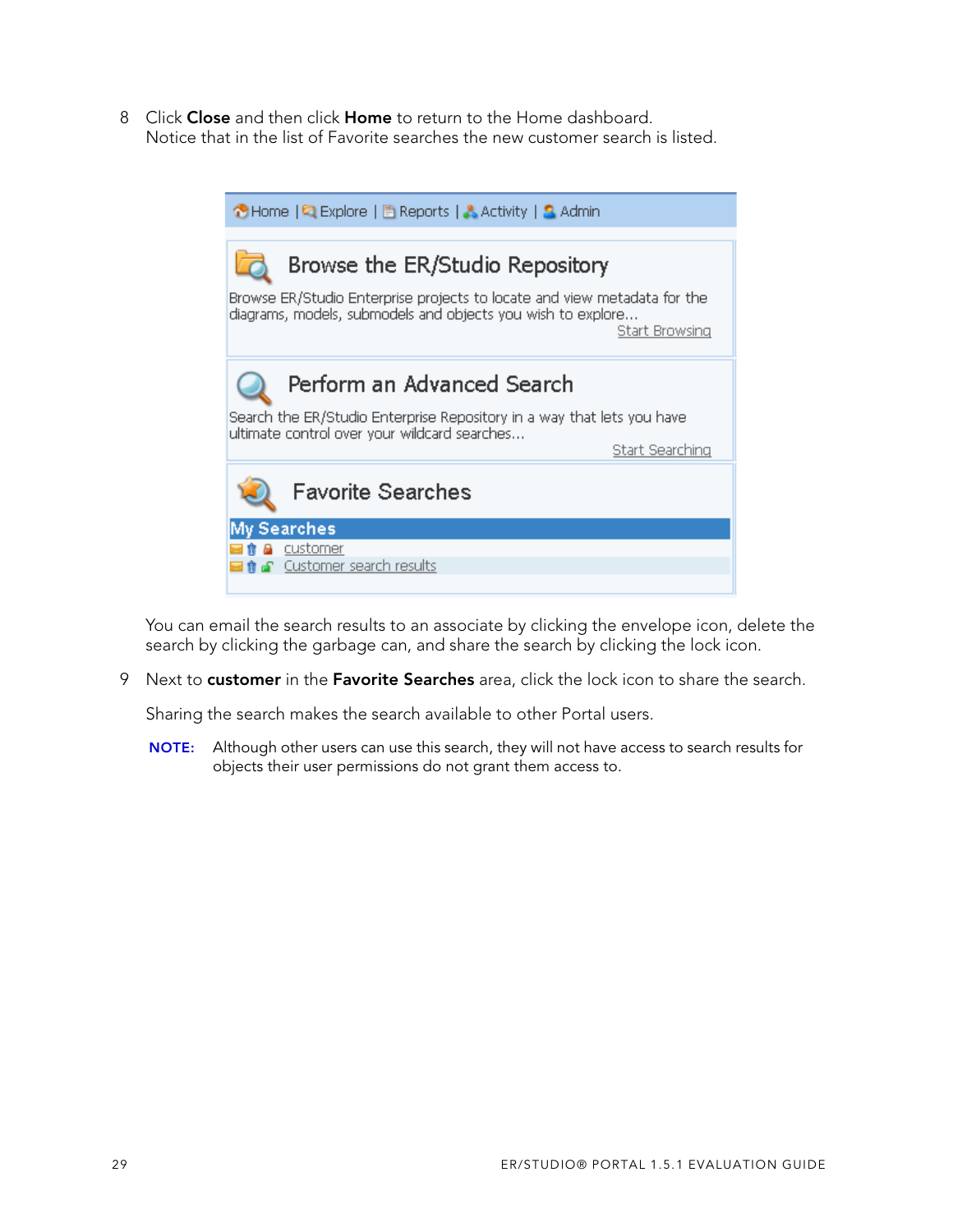### **Using the Advanced Search Function**

In the advanced search, you have the following capabilities in addition to those of the Simple Search. You can:

- Specify that the property value starts with, contains, ends with, or is an exact match to the text.
- Set filters to include or exclude results based on modification dates and specific object types.
- Set how you want the search results sorted.
- Specify the number of results to display per page.

In the following example, we want to find all references to the text string "customer" in the diagram "Repository Reporting".

1 On any dashboard page, click **Advanced**.

The Advanced Search Web page appears.

| <b>EMBARCADERO</b><br><b>TECHNOLOGIES.</b>            |                                                                     |  |
|-------------------------------------------------------|---------------------------------------------------------------------|--|
| ↑ Home   국 Explore   E Reports   소 Activity   3 Admin |                                                                     |  |
| Search Text                                           | $\mathbf 1$ Include matches for similar-sounding words              |  |
| <b>Filters</b>                                        |                                                                     |  |
| □ Modification<br>田 Object Type                       | Scope in: OAII O Data O Business<br>anytime<br>Modified<br>×<br>By. |  |
| $\Box$ Property                                       |                                                                     |  |
| $\checkmark$ 0                                        | Value<br>Name<br>û ¥<br>٠.,                                         |  |
| Sorting                                               | 企計<br>Relevance                                                     |  |
| Pagination                                            | ×<br>10 results per page                                            |  |
| Search                                                |                                                                     |  |

2 In the **Search Text** area, enter customer.

You can also search for objects starting with c by entering c\*, object starting with c that have four letters in the name by entering c????. The search supports all the usual wildcard syntax combinations except you cannot initiate a search with a leading wildcard.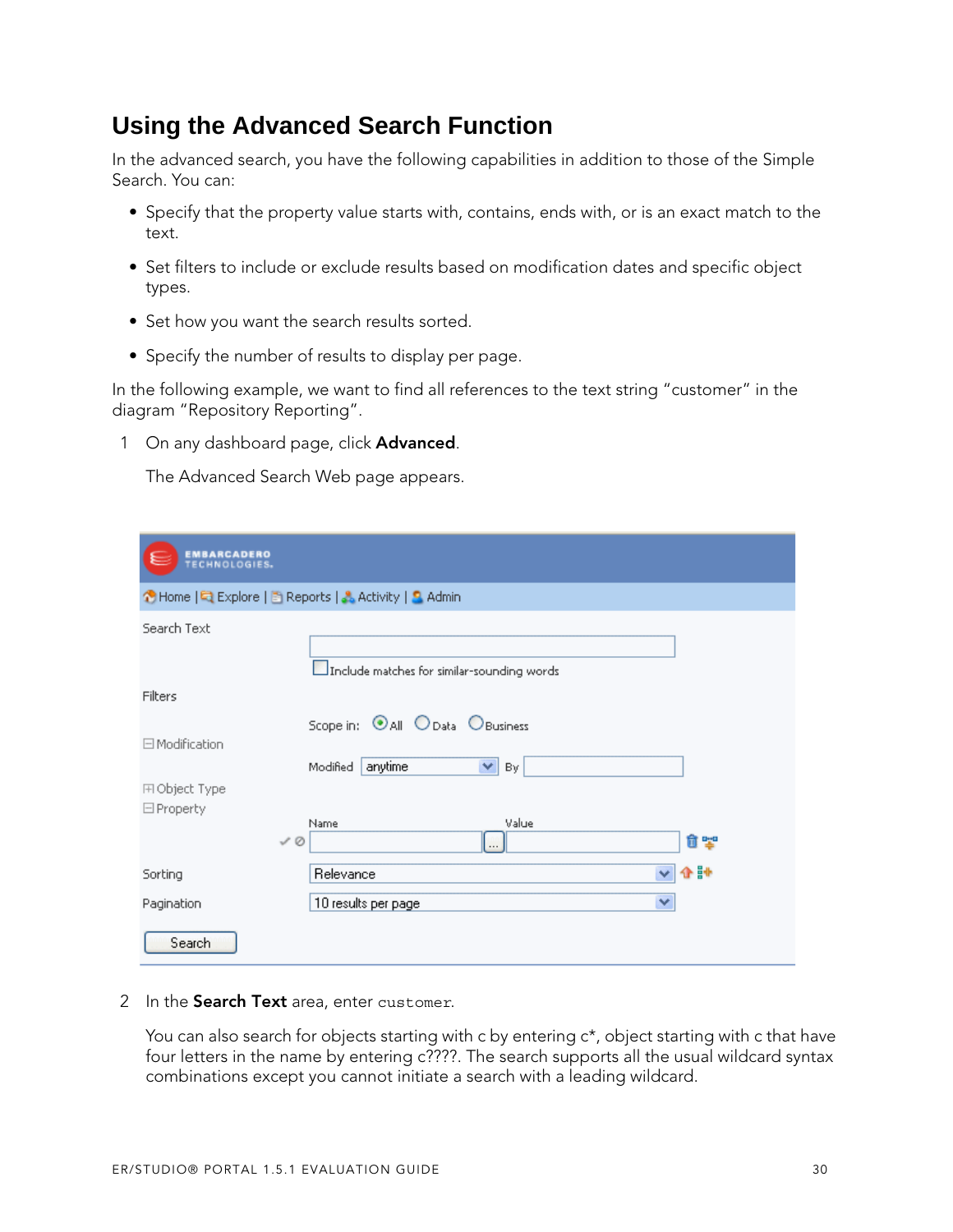- 3 In the Filters area, click **Data** to search only ER/Studio Data Architect objects.
	- **TIP:** Clicking Business would search through ER/Studio Business Architect objects only.
- 4 In the **Modification** area, click the plus sign (+) and then click the **Modified** list and choose **in the past week** as shown below.

| Search Text                                                  | customer<br>Include matches for similar-sounding words                                                                                      |
|--------------------------------------------------------------|---------------------------------------------------------------------------------------------------------------------------------------------|
| Filters                                                      |                                                                                                                                             |
| $\boxminus$ Modification<br>田 Object Type<br>$\Box$ Property | Scope in: OAII ®Data OBusiness<br>anytime<br>Modified<br>v<br>By.<br>anytime<br>in the past 24 hours.<br>in the past week.<br>Value<br>Name |
|                                                              | in the past month<br>命聖<br>$\checkmark$ 0<br>in the past year.                                                                              |
| Sorting                                                      | 小目小<br>Relevance<br>v                                                                                                                       |
| Pagination                                                   | v<br>10 results per page                                                                                                                    |
| Search                                                       |                                                                                                                                             |

This limits the search to objects that were modified in the last week. You can also limit the search to objects changed by a specific user by entering a user name in the By text box, but for this exercise, leave the By box blank.

5 In the **Object Type** area, expand the plus (+) sign.

Notice that in the Object Type area, you can select the elements you want included in the search. You can also select multiple individual items in the list by holding down the Ctrl key and clicking the items you want included.

[For this exercise leave the default settings as All for object types.](http://www.embarcadero.com/support)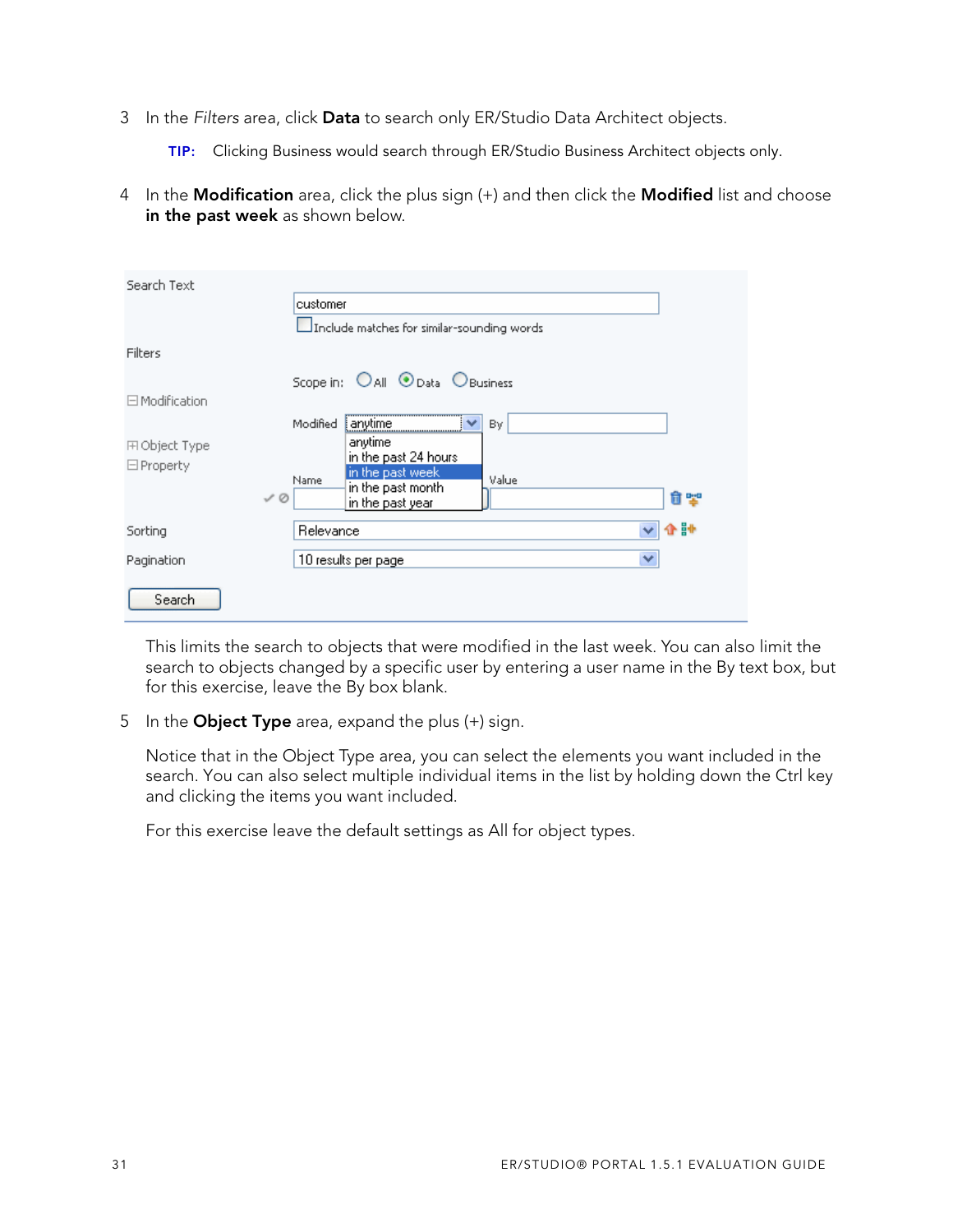| Object Type<br>$\vdash$ |                                          |  |
|-------------------------|------------------------------------------|--|
|                         | $\Box$ ail                               |  |
|                         | OR select specific object type(s) below: |  |
|                         | Attachment                               |  |
|                         | Attachment Binding                       |  |
|                         | Attribute                                |  |
|                         | Column                                   |  |
|                         | Data Lineage Column                      |  |
|                         | Data Lineage Source                      |  |
|                         | Data Lineage Table                       |  |
|                         | Data Movement Column                     |  |
|                         | Diagram                                  |  |
|                         | Dictionary                               |  |
|                         | Dictionary Default                       |  |
|                         | Dictionary Rule                          |  |
|                         | Domain                                   |  |
|                         | Entity                                   |  |
|                         | Model                                    |  |

6 In the **Property** area, click the ellipsis (...).

| $\Box$ Property |                |                |                                  |       |                                        |   |
|-----------------|----------------|----------------|----------------------------------|-------|----------------------------------------|---|
|                 |                | Name           |                                  | Value |                                        |   |
|                 | $\checkmark$ 0 |                | <br><u>ll</u>                    |       |                                        | Ô |
|                 |                |                | Highlight properties for: Common |       |                                        |   |
| Sortina         |                | IAlias.        | AttName                          |       | <b>Attachment</b>                      |   |
| Pagination      |                | AttachmentType |                                  |       | AttachmentTypeDefinition AttributeName |   |
|                 |                | <b>Author</b>  | BoundDefault                     |       | <b>BusinessName</b>                    |   |
|                 |                | Cardinality    | ChildEntityName                  |       | ColumnName                             |   |
| Search          |                | Company        | Constraint                       |       | CurrentValue                           |   |
|                 |                | <b>DDI</b>     | DataTyne                         |       | DefaultValue                           |   |

Clicking the ellipsis (...) displays the properties we can choose for the object type displayed in the Highlight properties for: box.

- 7 From the **Highlight properties for** list, click the object type **Diagram**. The listed properties changes to highlight only the properties for the specified object type.
- 8 From the list of properties, click **Author**.

Author appears in the Name area.

9 In the **Value** area next to **Author**, enter Product Management.

This will limit the search results to diagrams for which Product Management is listed as the author.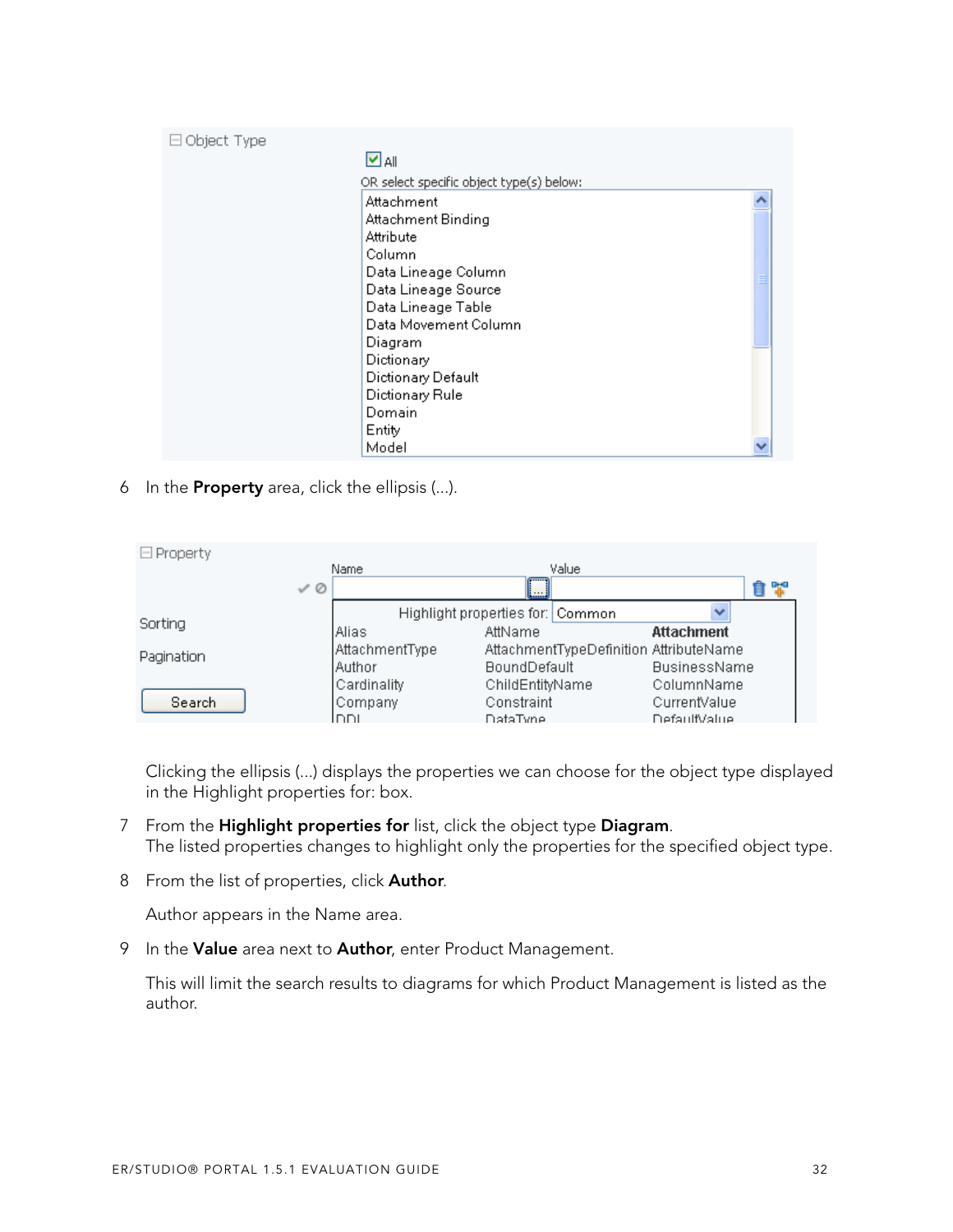10 Click the check mark to indicate that this is an mandatory inclusion search criteria and then click the page icon with the plus sign to add another property search criteria.

| $\Box$ Property |                 |                    |    |
|-----------------|-----------------|--------------------|----|
|                 | Name            | Value              |    |
|                 | $\vee$ © Author | Product Management | 自宰 |

- **TIP:** You can click the ellipsis again to add another property to the inclusion.
- 11 [Leave the default setting of the Sorting](http://www.embarcadero.com/resources/documentation.html) [as Relevance.](http://www.embarcadero.com/resources/online_demos.html)
- 12 Click Search and the Search Results report appears.

| <u>View as table   Hide details</u>                                                                                                                                                                                                                | Result:   |
|----------------------------------------------------------------------------------------------------------------------------------------------------------------------------------------------------------------------------------------------------|-----------|
| ★   ⊠   ⊜                                                                                                                                                                                                                                          | Order By: |
| <b>E</b> GIMDB.DM1 (100%)<br>2008/08/21 10:32 Modified By: Admin<br>Definition: Initial Reversed Database<br>Author: Product Management<br>Company: Embarcadero Technologies<br>Display Name: Global Investment Management<br>File Name: GIMDB.DM1 |           |
| 2008/07/23 23:18 Modified By: Admin<br>Definition: Initial Reversed Database<br>Author: Product Management<br>Company: Embarcadero Technologies<br>Display Name: Global Investment Management<br>File Name: GIMDBtest1.dm1                         |           |

- 13 Notice the icons above the search results:
	- To add the search to your Favorite Searches, which displays on the Home page, click the star icon.
	- To email the search results, click the envelope.

**NOTE:** Emailing search results must be enabled for this option to work. The Administrator can set this option during install or through Interaction Settings on the Admin page.

• To print the search results, click the printer icon.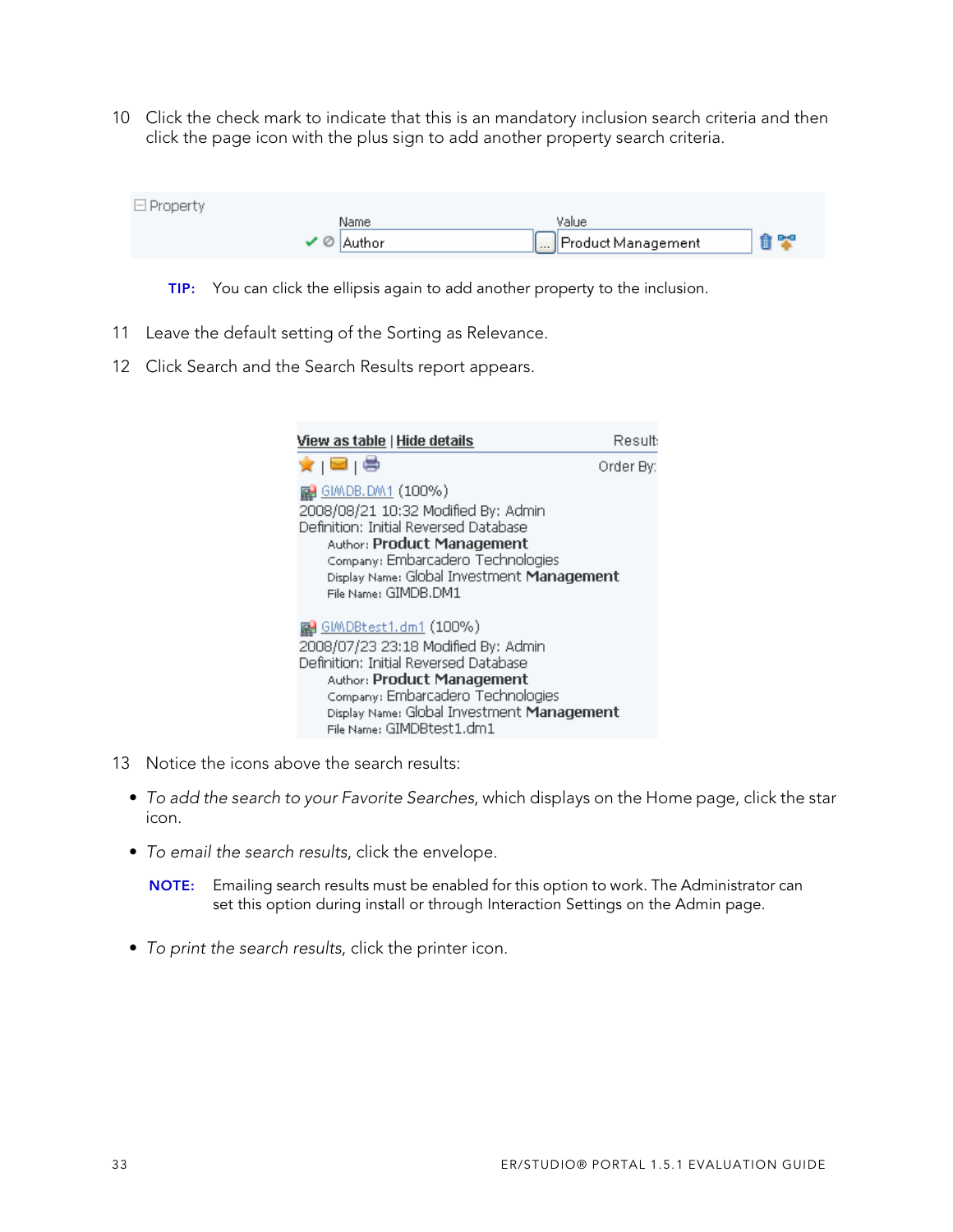14 Click the yellow circle next to the filter type name. This will expand the list to encompass the default number of filters of that type, as shown in the following. Note the yellow circle changes color to green to indicate that all filters are displayed.

| <b>EMBARCADERO</b><br><b>TECHNOLOGIES</b>                                                                                          |                                                                         | Welcome Admin +   Logout   Help<br>1.5 Beta                                     |
|------------------------------------------------------------------------------------------------------------------------------------|-------------------------------------------------------------------------|---------------------------------------------------------------------------------|
| 수 Home   국 Explore   출 Reports   및 Admin                                                                                           | Search:                                                                 | Q Advanced                                                                      |
| View as table   View details                                                                                                       |                                                                         | Results 1 - 50 of 789 for customer. (in 297 ms)                                 |
| <b>★ ⊠ ⊜</b>                                                                                                                       | Order By: Relevance ↑   Object Type   Name   Diagram   Workspace   Path |                                                                                 |
| $\Box$ Waterfront Bank > Enterprise Architecture Initiative > Business Concepts > Customer (100%)                                  |                                                                         | <b>Filter By Data</b>                                                           |
| $\Box$ OneTable.dm1 > Logical > Customer (83.3%)                                                                                   |                                                                         | Project(s) $44 \bigcirc$<br>— ✔ Ø Projects (707)                                |
| $\equiv$ activation-db.DM1 > Logical > customer (83.3%)                                                                            |                                                                         | $\sim$ 20 Samples (662)                                                         |
| $\equiv$ activation-db.DM1 > s > customer (83.3%)                                                                                  |                                                                         | $\sim$ 0 Small (3)<br>$\sim$ ⊘ $\vee$ olatile (42)                              |
| processwork > processproj > cproj > procModel > customer > <b>customer</b> (77%)                                                   |                                                                         | $\sim$ 0 v1 (42)<br>$\sim$ ⊘ v11 (42)                                           |
| processwork > processproj > cproj > procModel > customer > customer > <b>customer</b> (77%)                                        |                                                                         |                                                                                 |
| $\bullet$ Waterfront Bank > Enterprise Architecture Initiative > Business Concepts > US Consumer Banking ><br>Online Banking (68%) |                                                                         | Filter By Diagram(s) $\ll$<br>$\vee$ <b>Ø</b> Adventure<br>Works demo.DM1 (208) |

- 15 Click the arrows next to the filter type to show or hide the filters.
- 16 Click any one of the filters on the right side of the page and you will see a new area appear that indicates which filters are active.
	- **TIP:** Click the green check mark it mandatory that objects of that type are included in the search. Click the red circle to exclude objects of that type from the search.
- 17 Next to the name of currently active filters, click the trash cans to remove the filter and show all the results of the search.
- 18 Above the filters area, notice the ordering choices available.

| Results 1 - 2 of 2 for +Author:"Product Management". (in 1203 ms) |
|-------------------------------------------------------------------|
| Order By: Relevance (A) Object Type   Name   Diagram   Path       |

19 Click any of the ordering choices to resort the results.

You can further customize the search results using the table view.

20 Click **View as table** and the search results are reformatted to resemble the following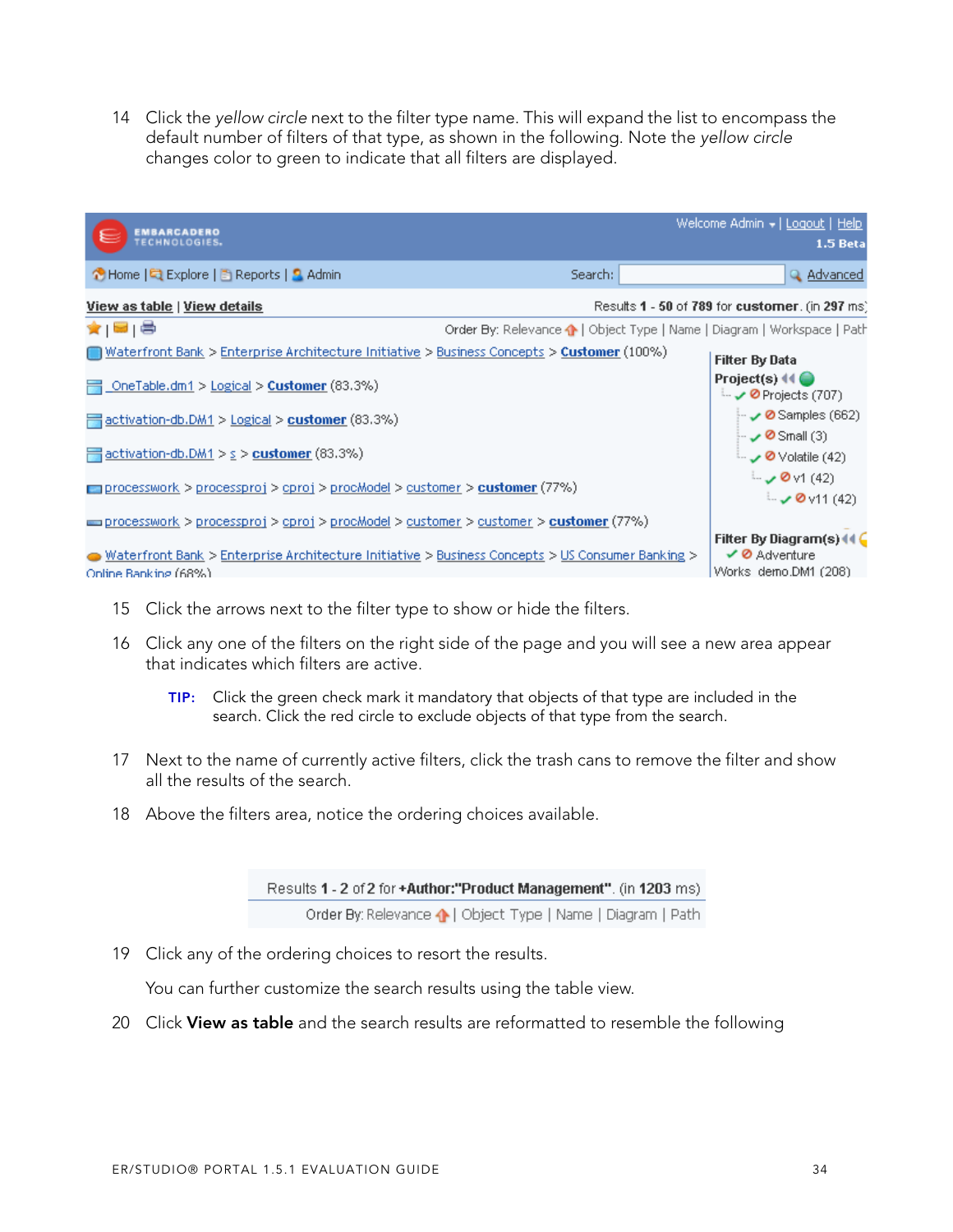| View as html            |        |       |                                                          |       |                 |
|-------------------------|--------|-------|----------------------------------------------------------|-------|-----------------|
| ★   ⊠   ⊜   ⊛           |        |       |                                                          |       |                 |
| <b>Object Name</b>      |        |       | Object Type Relevance 1 Modification Date User Name Path |       |                 |
| customer                | Entity | 100%  | 2008/11/17 17:23                                         | Admin | activation.DM1  |
| machine customer Entity |        | 83.3% | 2008/11/17 17:23                                         | Admin | activation. DM1 |

21 Click the configuration (gear) icon and more customization options appear.

|          |        | Object Name Object Type Modification Date Relevance User Name |                                           |
|----------|--------|---------------------------------------------------------------|-------------------------------------------|
|          |        |                                                               |                                           |
| Customer | Entity | 2009/06/10 17:37                                              | <u>Admin</u><br>Shift column to the right |

- 22 Click the right or left arrow to move the column to change the position of the column.
- 23 You can also choose to hide property types, for example, you can hide all properties of a certain by clicking the red circle as shown below.

| <b>Path</b>                     | <b>Property Type</b>                                                                                                                                                                                                           | <b>Property Value</b> |
|---------------------------------|--------------------------------------------------------------------------------------------------------------------------------------------------------------------------------------------------------------------------------|-----------------------|
| 900                             | 40                                                                                                                                                                                                                             | 90                    |
| activation.DM1>Logical>customer |                                                                                                                                                                                                                                |                       |
|                                 | Entity Namerican Control Custom Physical Control Custom Physical Custom Physical Custom Physical Custom Physical Custom Physical Custom Physical Custom Physical Custom Physical Custom Physical Custom Physical Custom Physic |                       |
|                                 | Table Name⊘                                                                                                                                                                                                                    | customer              |

24 Click **Apply Changes** to save the appearance of the search results table for your user login. Next time you view the results of this saved search the column position, visibility, and sorting order will be used to display the results.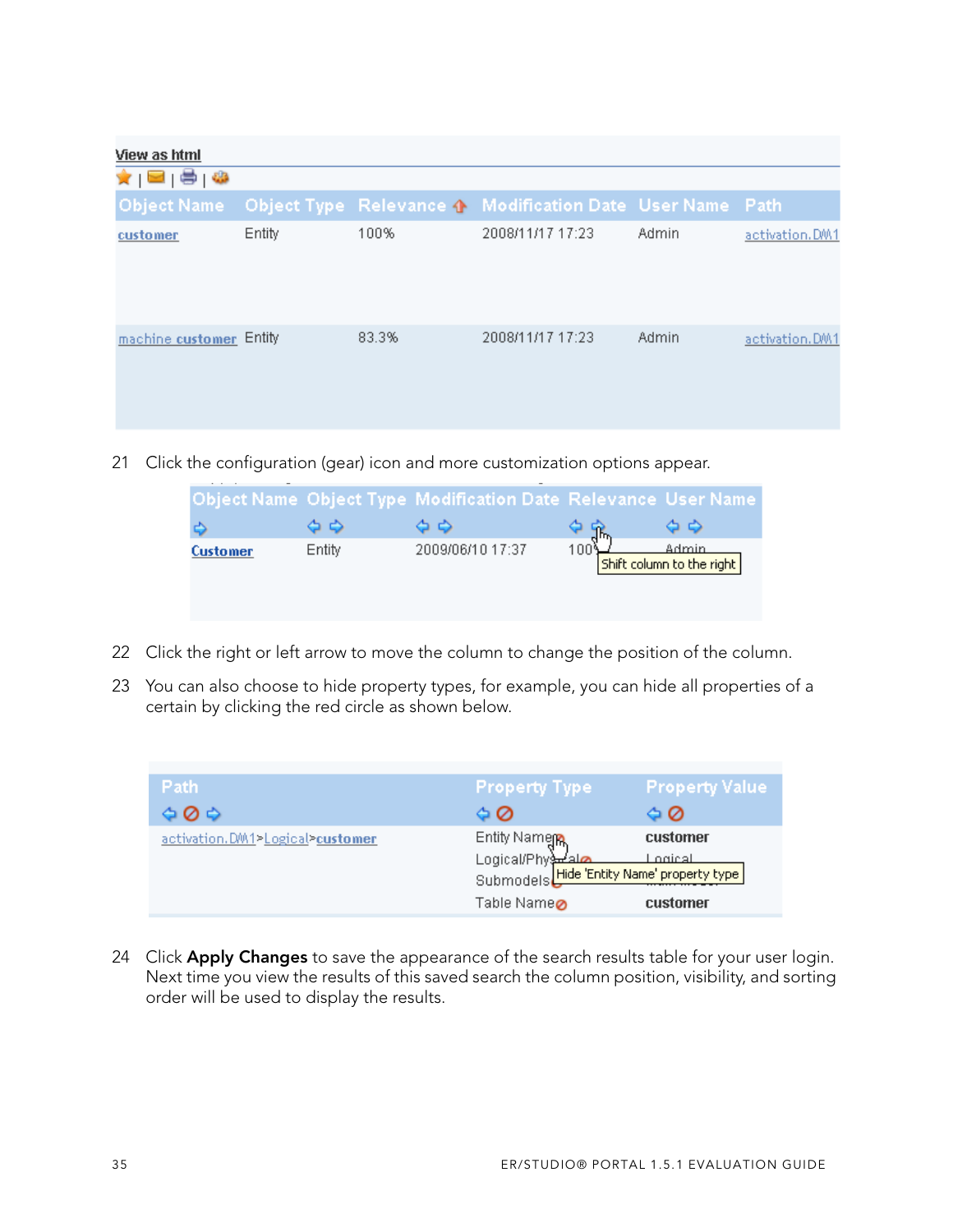### <span id="page-35-0"></span>CREATING A CUSTOM REPORT

[The AdHoc Reporting function is a five-step wizard that guides you through the creation of a business model report.](mailto:sales@embarcadero.com) [You can configure all the element](mailto:sales@embarcadero.com)[s of this report including the model type; template style; items to include; constraints,](mailto:uk.sales@embarcadero.com) [calculations, and sorting filters; and the formatting.](mailto:uk.sales@embarcadero.com)



- 1 On the Dashboard, click **Reports** to display the **Solution Browser** page.
- 2 In the **User Actions** area, click **New Report** to display the creation wizard.

#### **Step One**

The first step of this creation process is to select a Business Model type. Notice that as you [select a model, the associated details and descriptions appear in the panels to the right of the](http://www.embarcadero.com/jive/kbcategory.jspa?categoryID=1)  Business Models list.

- 1 In the **Business Models** area, click **Model**[.](http://www.embarcadero.com/jive/forumindex.jspa) [Next, we will apply a template to the report. As you select the different templates a](http://www.embarcadero.com/jive/forumindex.jspa)  thumbnail of your selection appears in the next panel.
- 2 Scroll down to view the **Templates** area.
- 3 In the **Templates** area, click **ER/Studio**, and then click **Next**.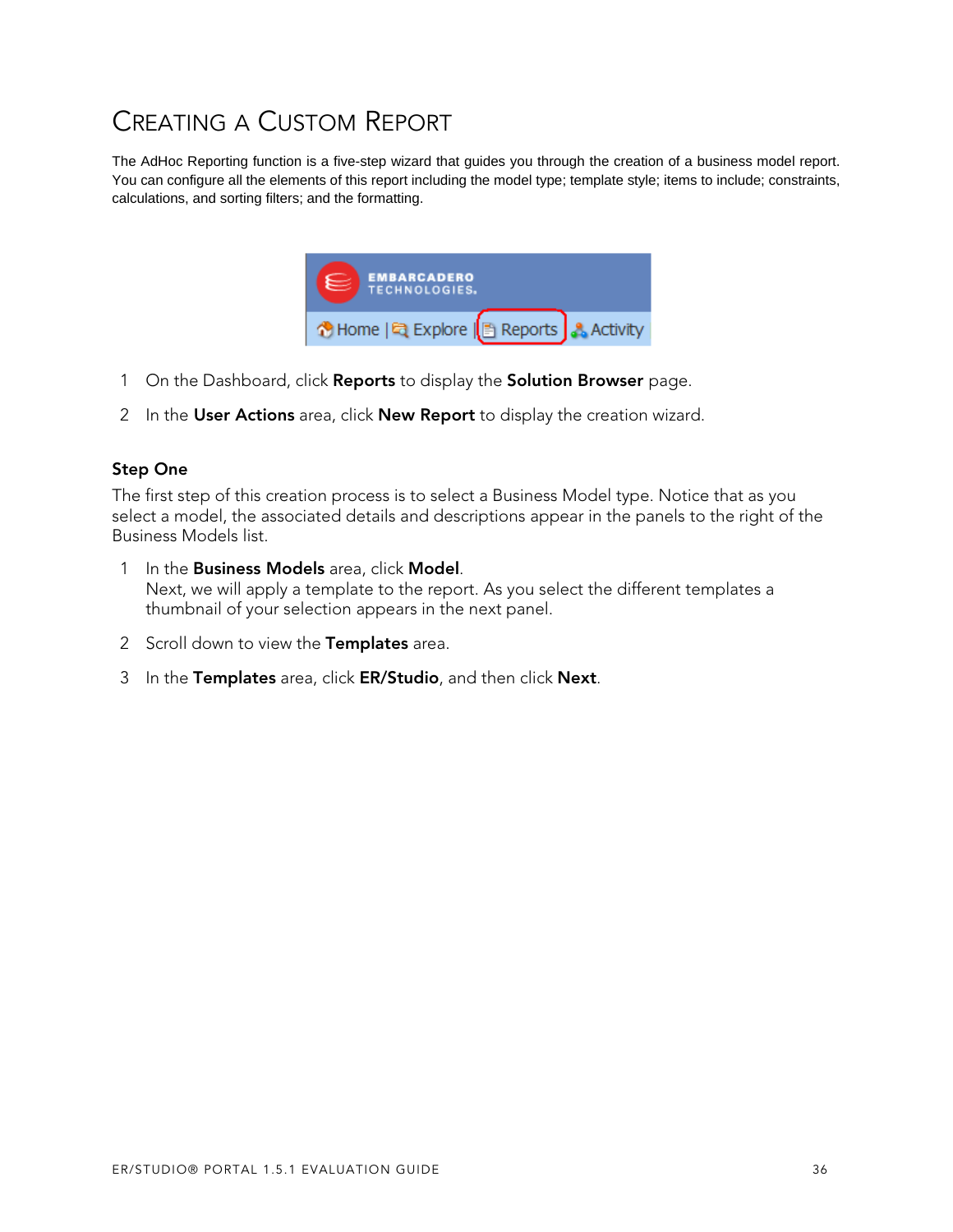#### **Step Two**

[Select the items you want included. The available items for the Business Model you selected are](http://www.embarcadero.com/)  listed. First we will determine what attributes or columns are to be included in the report. For this exercise we want the report to show Entity Name, Attribute Name, Composite Datatype, Primary Key, and Foreign Key.

1 In the **Entity** section of the **Available Items** area, click **Entity Name**, and then click the arrow located to the left of the **Details** area.

The selected name appears in this box and the name in the Available Items area is now italicized showing that it has been used.

| Details                       |  |
|-------------------------------|--|
| Entity Name                   |  |
|                               |  |
|                               |  |
| Add column(s) to Details list |  |
|                               |  |
|                               |  |
|                               |  |

2 Press and hold CTRL while selecting **Attribute Name**, **Composite Data Type**, **Foreign Key**, and **Primary Key** in the **Attribute** area and then click the arrow located to the left of the **Details** area.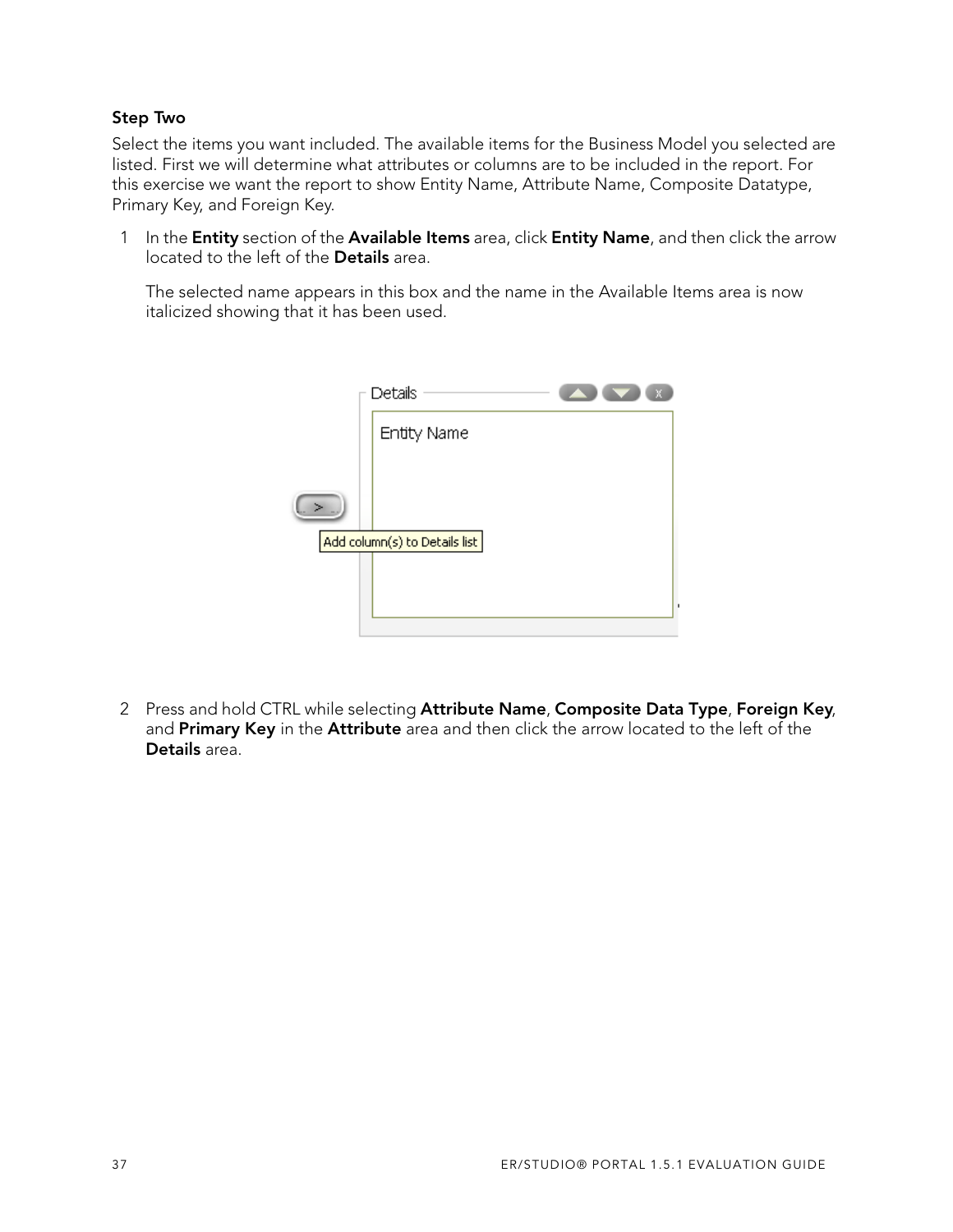3 You can check the results of your choices by clicking Go by the Preview As selection box. You can preview your report as HTML, PDF, Excel, or CSV. We will leave the default setting of HTML.

Your choices result in a report similar to the following.



| <b>Entity Name</b>     | Primary Key |       | Foreign Key Composite Datatype | <b>Attribute Name</b>   |
|------------------------|-------------|-------|--------------------------------|-------------------------|
| activation key         | False       | False | VARCHAR(32) NOT NULL           | act key                 |
| activation key         | False       | True  | bigint NOT NULL                | activation key group id |
| activation key         | True        | False | bigint NOT NULL                | activation key id       |
| activation key group   | False       | False | datetime NOT NULL              | creation date           |
| activation key group   | False       | False | datetime NULL                  | valid from              |
| activation key group   | False       | False | DATETIME NULL                  | valid until             |
| activation key group   | False       | False | int NOT NULL                   | key count               |
| activation key group   | False       | False | int NOT NULL                   | max reactivations       |
| activation key group   | False       | False | INTEGER NOT NULL               | key count               |
| activation key group   | False       | False | <b>INTEGER NOT NULL</b>        | max reactivations       |
| activation key group   | False       | False | VARCHAR(256) NOT NULL          | description             |
| activation key group   | False       | True  | <b>BIGINT NOT NULL</b>         | user account id         |
| activation key group   | True        | False | bigint NOT NULL                | activation key group id |
| activation key product | False       | False | int NOT NULL                   | available threshold     |

4 Close the Web page to return to Step Two. Next we will select the items that you want to group your data by.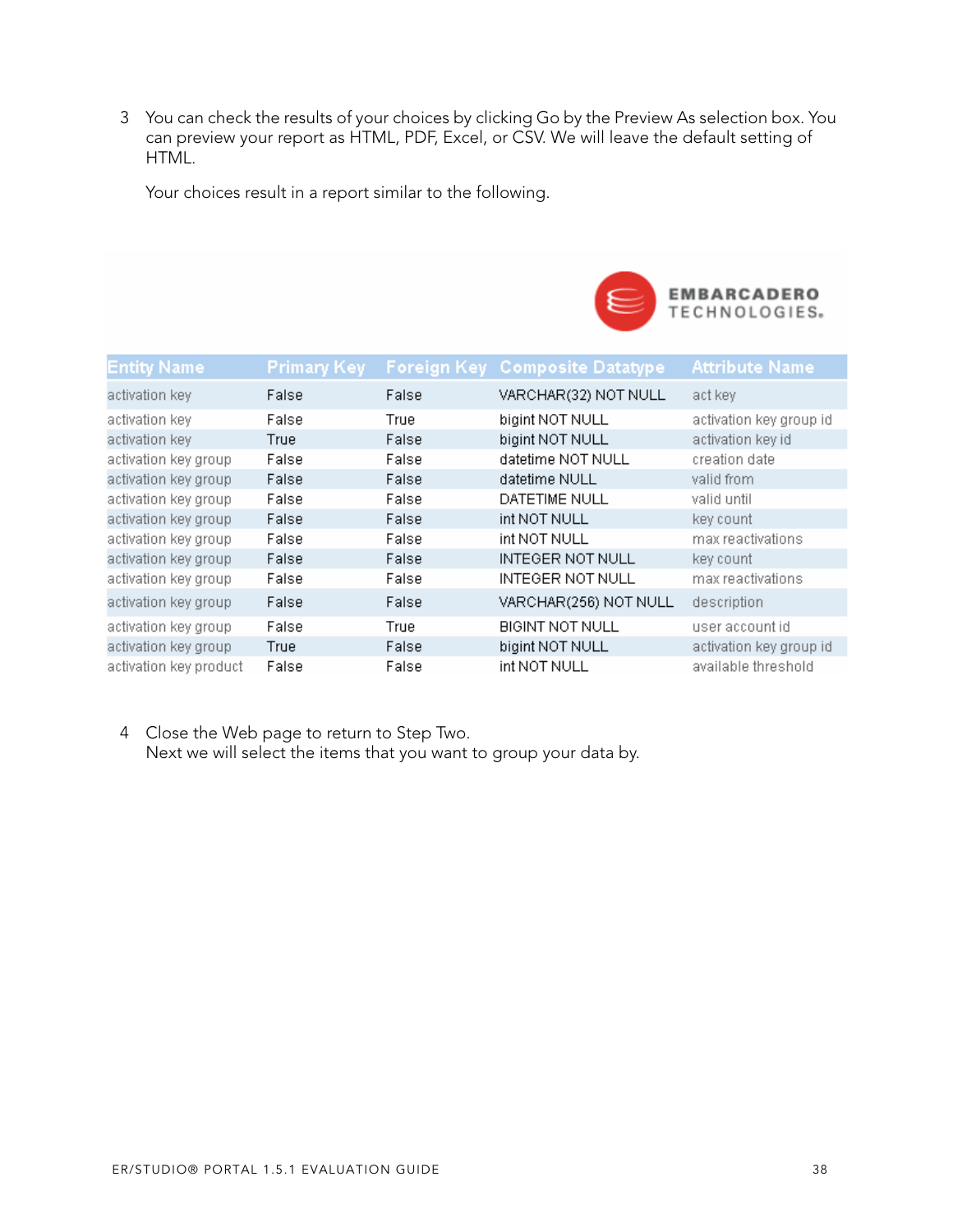5 Select **Diagram Name** and **File Name** in the **Diagram** section of **Available Items** and then click the arrow located to the left of the Groups section. The items are placed in Level 1.

| Selected Items                         |
|----------------------------------------|
| Groups                                 |
| Level 1<br>Diagram Name<br>File Name   |
| Level <sub>2</sub><br>[drag item here] |

- 6 Now select **Model Name** in the **Model** section and drag it to **Level 2** in the **Groups** section.
- 7 Preview your report once again. It should resemble the following example.

### Diagram Name: activation-db.DM1 File Name: activation.DM1 Model Name: Logical



| <b>Entity Name</b>     | Primary Key | Foreign Key | <b>Composite Datatype</b> | <b>Attribute Name</b>     |
|------------------------|-------------|-------------|---------------------------|---------------------------|
| activation key         | False       | False       | VARCHAR(32) NOT NULL      | act key                   |
| activation key         | False       | True        | BIGINT NOT NULL           | activation key group id   |
| activation key group   | False       | False       | DATETIME NULL             | valid from                |
| activation key group   | False       | False       | DATETIME NULL             | valid until               |
| activation key group   | False       | False       | <b>INTEGER NOT NULL</b>   | max reactivations         |
| activation key group   | True        | False       | <b>BIGINT NOT NULL</b>    | activation key group id   |
| activation key product | False       | False       | <b>INTEGER NOT NULL</b>   | row version               |
| activation key product | False       | True        | <b>BIGINT NOT NULL</b>    | activation product id     |
| activation key product | True        | False       | <b>BIGINT NOT NULL</b>    | activation key product id |
| activation product     | False       | False       | <b>INTEGER NOT NULL</b>   | threshold                 |
| activation product     | True        | False       | <b>BIGINT NOT NULL</b>    | activation product id     |
| capacity               | False       | False       | <b>INTEGER NOT NULL</b>   | capacity type             |
| capacity               | False       | False       | VARCHAR(32) NOT NULL      | value                     |

8 Click **Next** to advance to Step Three.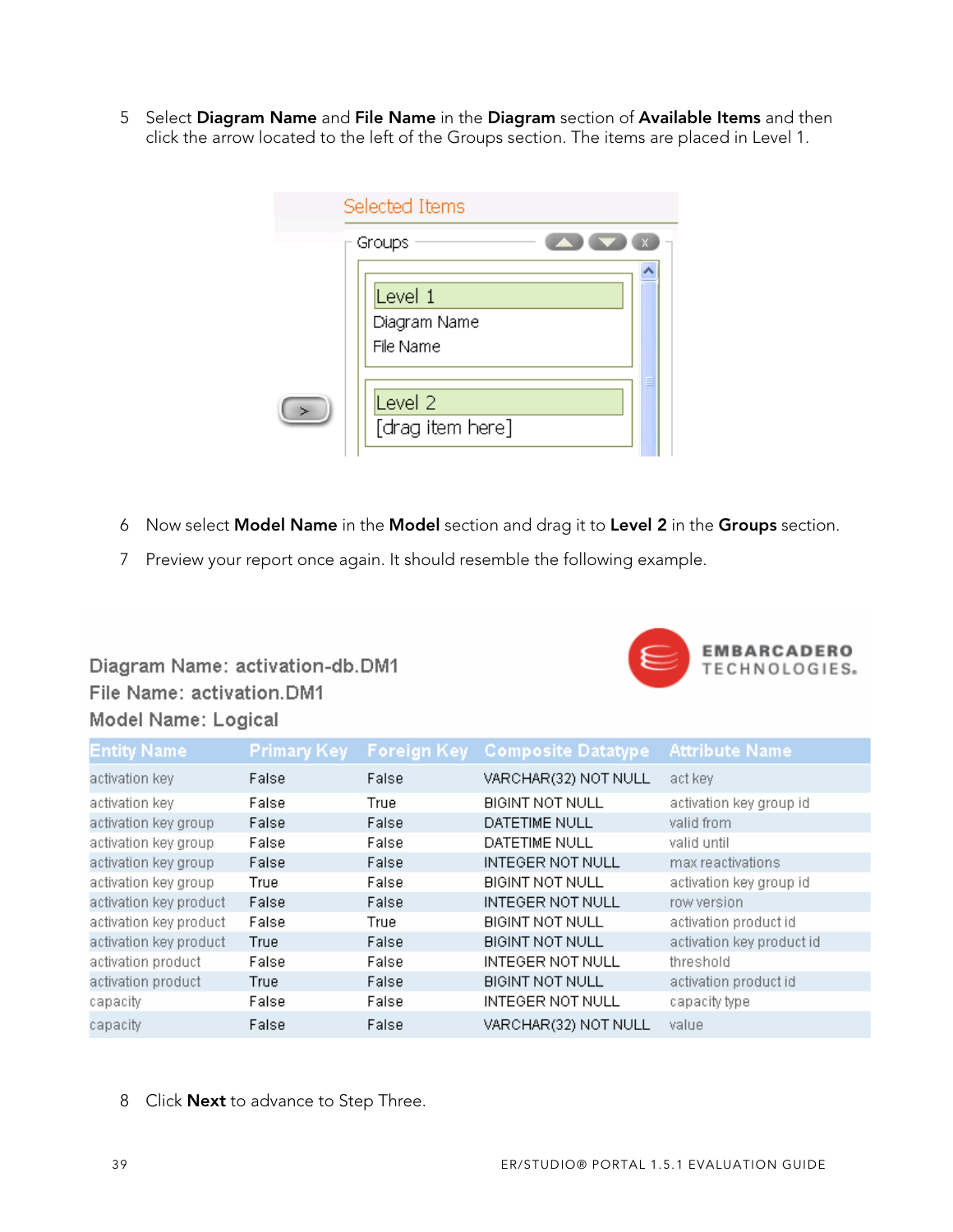#### **Step Three**

You can set constraints, formatting, calculations, and column sorting. You can also customize the appearance of your selections. In this step we are going to set a constraint where only attributes containing the word "code" are listed.

- 1 In the **Details** area, click **Attribute Name** and additional information appears on the page.
- 2 In the **Current Settings** area, click **Add a Constraint**.
- 3 In the list next to **Attribute Name**, click **contains** and enter code in the text box.

| Constraints               |           |          |      |  |
|---------------------------|-----------|----------|------|--|
| $\vdash$ Current Settings |           |          |      |  |
| Builder                   | Free Form |          |      |  |
| Add a Constraint          |           |          |      |  |
| Attribute Name            |           | contains | code |  |

- 4 In the **Groups** area, click **Diagram Name**, and then click **Add a Constraint** in the **Constraints** area.
- 5 In the **Constraints** list next to **Diagram Name**, select **contains** and then enter AdventureWorks in the text box. Next we want to set a sort on a Detail.
- 6 In the **Details** area, click **Composite Datatype** and then in the **Sort Detail Columns** area, click **Add**. The detail **Composite Datatype** is now listed.
- 7 Select **descending** from the **Asc/Desc** list.

#### Sort Columns

| - Sort Detail Columns .<br>Add |              |                   |  |
|--------------------------------|--------------|-------------------|--|
| <b>Column</b>                  | <b>Table</b> | Asc/Desc          |  |
| Composite Datatype             | Attribute    | <br>∣descending¦∨ |  |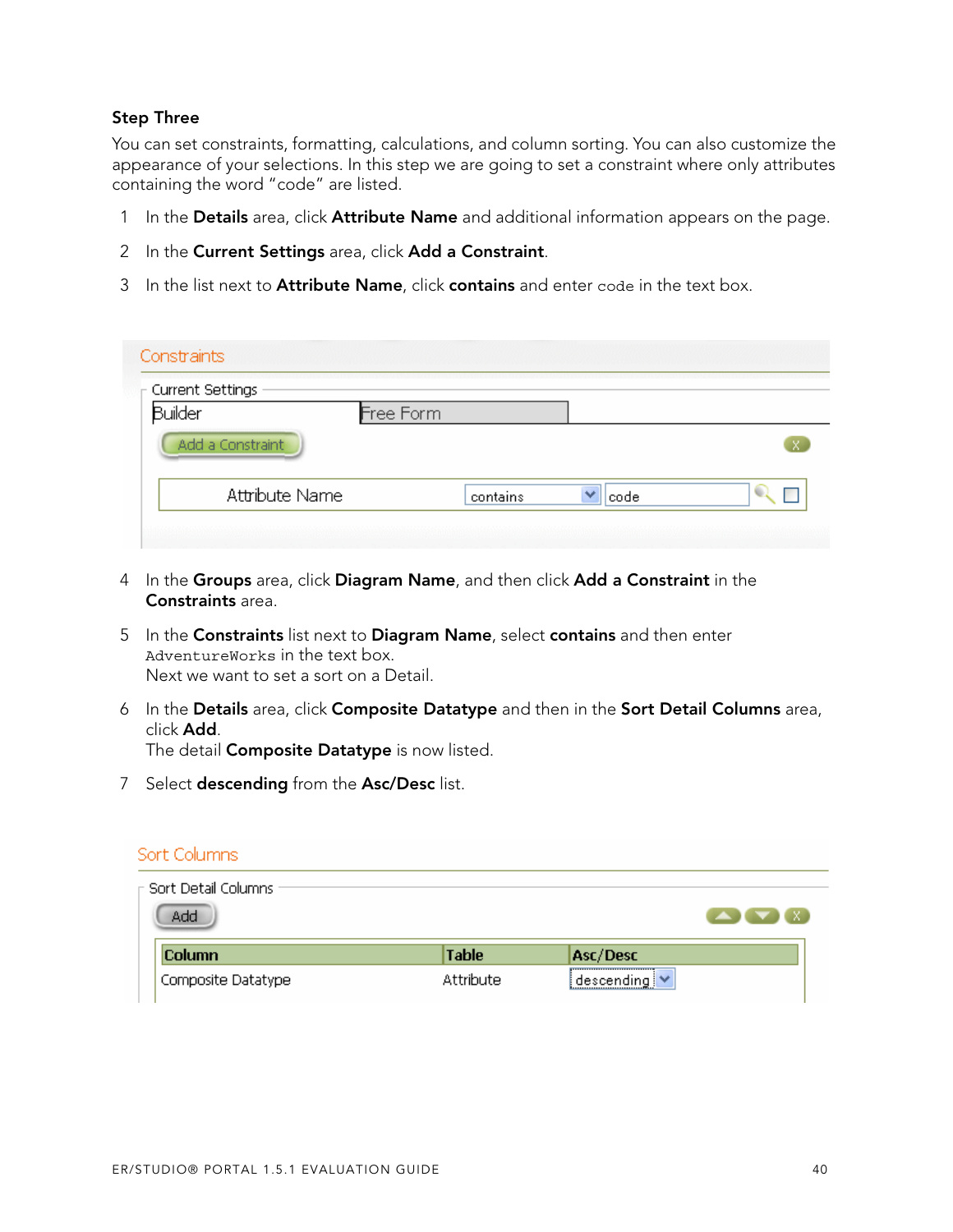Notice that now when you preview the report, only Attribute Names in the activation-db model containing the text code are included, and the columns are sorted in descending order.



code3

code2

code3 numeric

### Diagram Name: activation-db.DM1 File Name: activation.DM1 Model Name: Logical

| Entity Name                     | Primary Keyl | <b>Foreign Key</b> | <b>Composite Datatype</b> | <b>Attribute Name</b> |
|---------------------------------|--------------|--------------------|---------------------------|-----------------------|
| trial product                   | False        | False              | VARCHAR(64) NULL          | promo code            |
| product code                    | False        | False              | VARCHAR(64) NOT NULL      | code                  |
| customer                        | False        | False              | VARCHAR(32) NULL          | zip code              |
| customer_history                | False        | False              | VARCHAR(32) NULL          | zip code              |
| country                         | False        | False              | VARCHAR(3) NOT NULL       | code3                 |
| country                         | False        | False              | VARCHAR(3) NOT NULL       | code3 numeric         |
| country                         | False        | False              | VARCHAR(2) NOT NULL       | code2                 |
| request log                     | False        | False              | <b>INTEGER NULL</b>       | response code         |
| activation product              | False        | True               | BIGINT NOT NULL           | product code id       |
| product code                    | True         | False              | <b>BIGINT NOT NULL</b>    | product code id       |
| product code item               | False        | True               | <b>BIGINT NOT NULL</b>    | product code id       |
| product code item               | True         | False              | <b>BIGINT NOT NULL</b>    | product code item id  |
| product code item capacity True |              | True               | <b>BIGINT NOT NULL</b>    | product code item id  |
| trial product                   | False        | True               | <b>BIGINT NOT NULL</b>    | product code id       |
| Model Name: s                   |              |                    |                           |                       |
| <b>Entity Name</b>              | Primary Keyl | <b>Foreign Key</b> | <b>Composite Datatype</b> | <b>Attribute Name</b> |
| trial product                   | False        | False              | varchar(64) NULL          | promo code            |
| product code                    | False        | False              | varchar(64) NOT NULL      | code                  |
| customer                        | False        | False              | varchar(32) NULL          | zip code              |
| customer_history                | False        | False              | varchar(32) NULL          | zip code              |

8 Close the report preview and click **Next** to advanced to Step Four.

False

False

False

False

False False varchar(3) NOT NULL

varchar(3) NOT NULL

varchar(2) NOT NULL

country

country

country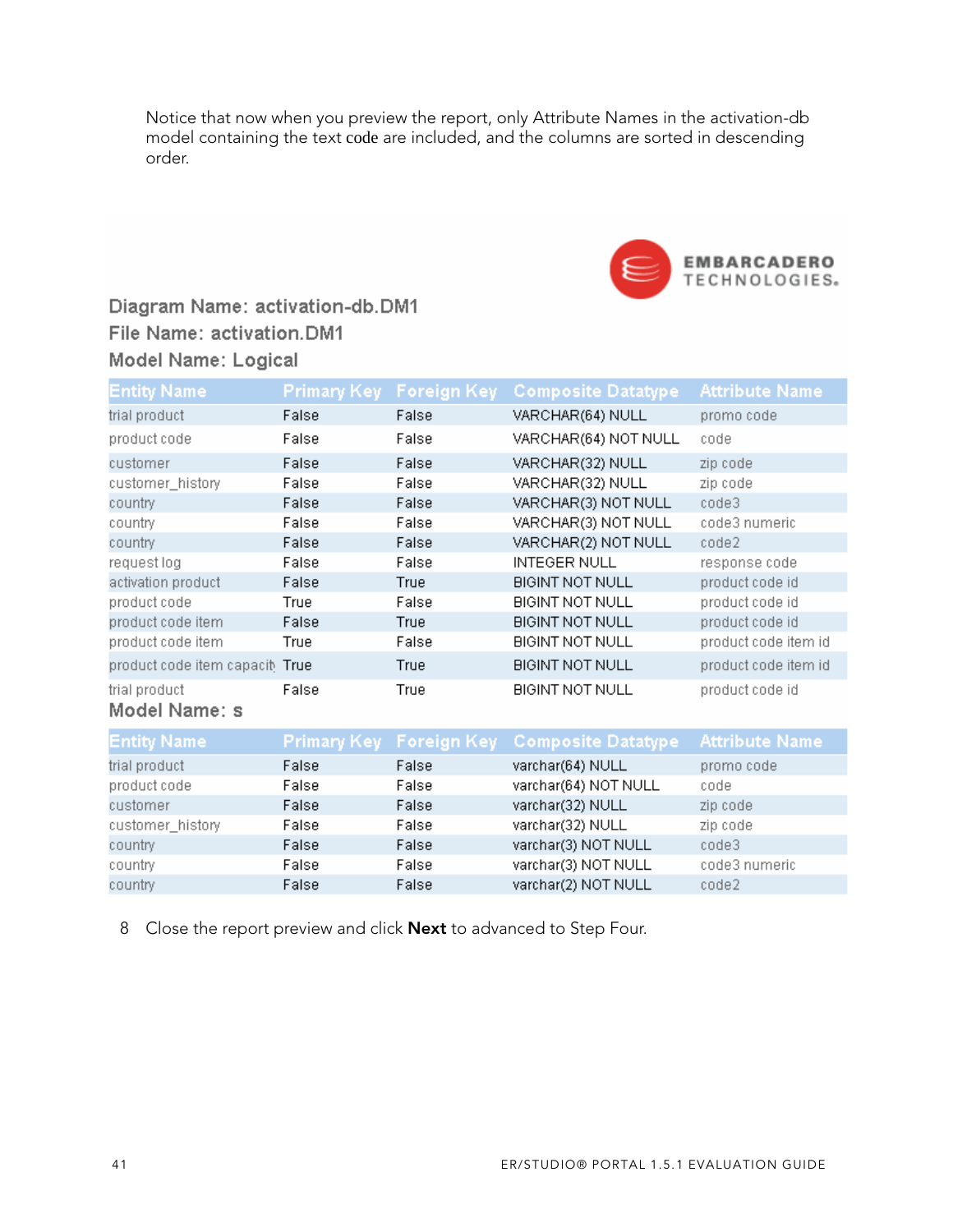#### **Step Four**

You can configure the appearance of the report. For this exercise we are going to give our report a title and description, and then save it for future reference.

- 1 Change the Orientation setting to Landscape.
- 2 In the **Report Description** area, enter Created by the Evaluation Guide User. This report description appears with the report on the Solution Browser page.
- 3 In the **Header** area, in the text box, enter Attribute Name Report and then click **Save**.
- 4 In the **Page** area, enter For Your Eyes Only.
- 5 In the **Save As** dialog, enter Attribute Name Report and then click **Save**. We are going to save this report in the Shared Reports/Business Reports folder.
- 6 In the **Select a Solution** area double-click **Shared Reports** and then double-click **Business Reports**.
- 7 Leave the **Output Type** as **HTML** and click **Save**. You will get a message stating that your report has been saved.
- 8 Click **Cancel** to close the wizard and return to the Solution Browser.
- 9 Click **Business Reports** to display the list of shared reports where your custom report, **Attribute Name Report** is now listed.

|          | <b>EMBARCADERO</b><br><b>TECHNOLOGIES</b>                                                                                                 |  |  |
|----------|-------------------------------------------------------------------------------------------------------------------------------------------|--|--|
|          | ↑ Home   2 Explore   E Reports   Activity   3 Admin                                                                                       |  |  |
|          | Solution Browser <b>Companies Companies</b> Business Reports                                                                              |  |  |
| Name     |                                                                                                                                           |  |  |
|          | Attribute Definitions<br>Run a report that includes information about the attribute definitions for entities within a specified submodel. |  |  |
| $\equiv$ | Attribute Name Report<br>Created by the Evaluation Guide User                                                                             |  |  |
|          | <b>Business Rules</b><br>Run a report that includes information about the business rules within a specified submodel.                     |  |  |
|          | <b>Entity Definitions</b><br>Run a report that includes information about the entity definitions within a specified submodel.             |  |  |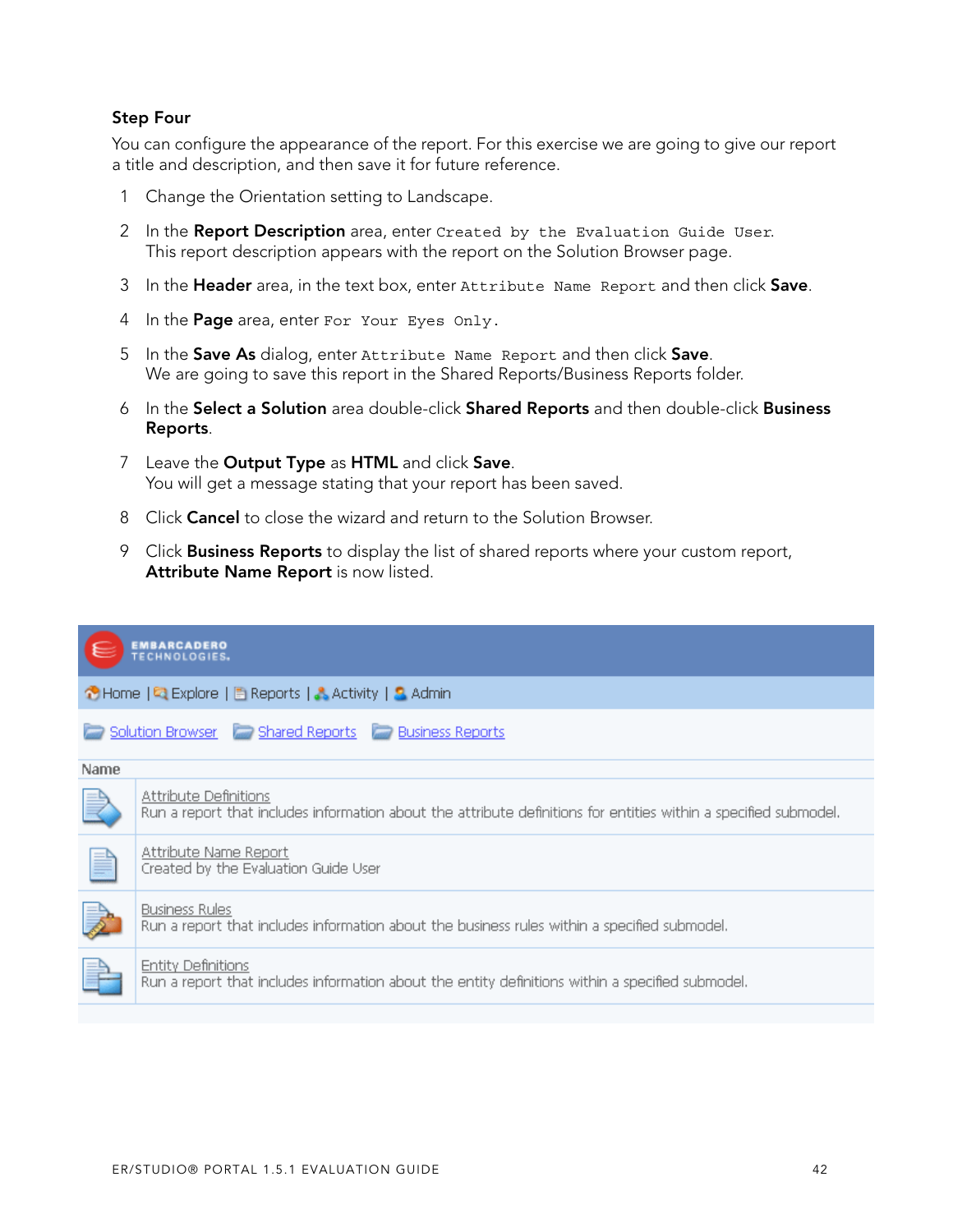### <span id="page-42-0"></span>USING THE STANDARD REPORTS

You are provided with several standard reports that you can execute. Reports can be group and organized into folders. The two types of standard reports are Business Reports and Technical Reports.

- The Business Reports include Attribute Definitions, Business Rules, and Entity Definitions.
- The Technical Reports include: Column Data Lineage; Domain Bindings; Entity, Submodel, Model, Diagram; Entity Attachments; Reference Values; and Security Classifications.

When choosing to run one of the standard reports, you are prompted to supply parameters that filter and format the results of the report. You can chose to format the report output as HTML, PDF, or XLS. You can restrict the report contents by Project, Diagram, Model, Submodel, and Table/Entity. The prompts to filter the reports are dependent on each other. The diagram filter is dependent on the project filter value. The model filter is dependent on the diagram filter, etc.

- 1 Click **Reports** on the dashboard to display the Solution Browser.
- 2 In this exercise we are going to generate an Entity report, so under the **Shared Reports** area click **Business Reports**.

A Web page appears listing the three available types, as well as the Attribute Name Report we just created.

3 Click **Entity Definitions** and a Web page appears where you can determine the parameters for the report.

| ER/Studio Enterprise Portal | <b>Entity Definitions Report</b><br>[83]<br>오                       |  |
|-----------------------------|---------------------------------------------------------------------|--|
| <b>Entity Definitions</b>   |                                                                     |  |
|                             | Please choose values for the following parameters:                  |  |
| Project                     | Choose                                                              |  |
| Diagram                     | Choose<br>v                                                         |  |
| Model                       | Choose                                                              |  |
| Submodel                    | Choose V                                                            |  |
| View as<br>Run              | v<br>html<br>Add to Favorites<br>Send by email<br>Run in Background |  |